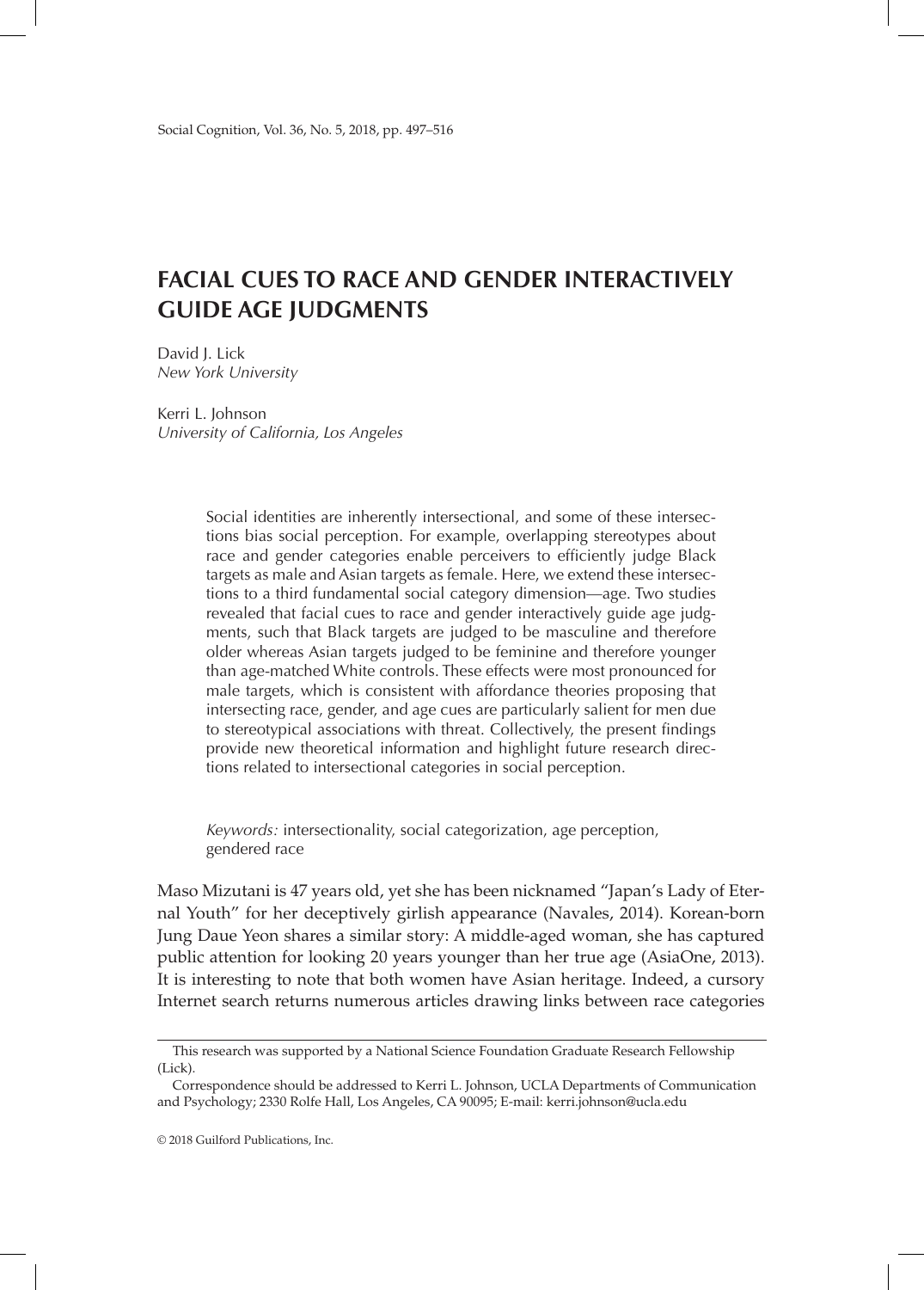and apparent age. With titles such as "Why Do Asians Look So Young Sometimes? Or Most of the Time?" (Kwong, 2013), these pieces highlight a widespread belief that the category Asian is synonymous with youth.

Stereotypic associations linking race and age are not limited to Asian individuals; similar beliefs operate for Black individuals, albeit in the opposite direction. One representative example surfaced after the murder of 17-year-old Trayvon Martin. In the wake of the tragedy, a viral e-mail mistakenly identified 32-year-old rapper Jayceon Terrell Taylor ("Game") as Trayvon (Robison, 2013). Assailant George Zimmerman also claimed to have misjudged Trayvon's age, stating: "I thought he was a little bit older than I was" (Stebner & Cox, 2012). In fact, Zimmerman was 29 years old at the time of the shooting, more than 10 years Trayvon's senior.

Although there is strong anecdotal support for an association between race categories and age judgments, empirical evidence remains sparse (Rhodes, 2009). The current studies aim to fill this gap in the literature. We draw upon recent theory to test whether and how people use intersectional social category information to inform their judgments of others' ages. Specifically, we propose that gendered facial cues link certain race categories to certain age groups, with Black faces being perceived as masculine and therefore older but Asian faces being perceived as feminine and therefore younger than others. If true, intersecting facial cues of race and gender may result in biased age categorizations that have gone largely unexplored before now.

## INTERSECTIONAL INFLUENCES ON SOCIAL CATEGORIZATION

Categorization is a fundamental process in social cognition (Allport, 1954). Perceivers reliably sort others into social groups after brief (Ito & Urland, 2003) or even subliminal exposures (Macrae & Martin, 2007). Although fleeting, these social category judgments are important because they guide downstream impression formation and prejudice expression (Fiske & Neuberg, 1990). For these reasons, the proximal mechanisms underlying social categorization continue to be a central topic of psychological research (Johnson, Lick, & Carpinella, 2015).

Most early work on social categorization examined category dimensions in isolation from one another. For example, research on the automaticity of social categorization explored perceivers' tendency to make within-category identification errors in the "Who Said What" paradigm with regard to sex when all targets were White, or with regard to race when all targets were male (Taylor, Fiske, Etcoff, & Ruderman, 1978). Subsequent work followed suit, with researchers frequently exploring one type of social categorization while holding other dimensions constant (Ito, Thompson, & Cacioppo, 2004; Kurzban, Tooby, & Cosmides, 2001; Macrae, Bodenhausen, Milne, Thorn, & Castelli, 1997). This approach was useful because it provided tight experimental control, yielding valuable insights about the psychological mechanisms contributing to social category judgments (Macrae & Bodenhausen, 2000).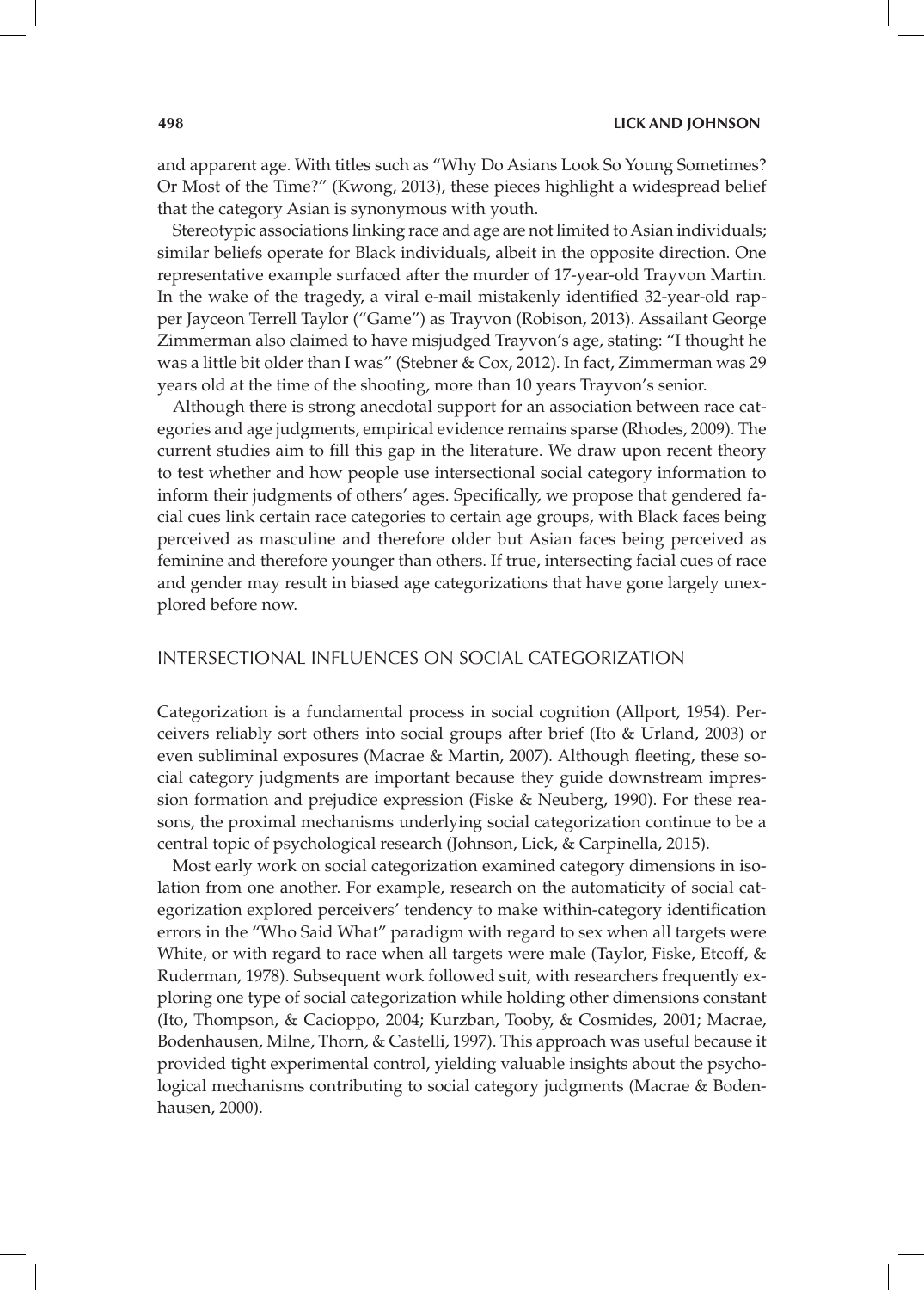Contributions notwithstanding, early approaches belied the fact that social categories are inherently intersectional, with people occupying multiple identities at once (Cole, 2009; Purdie-Vaughns & Eibach, 2008). It has become increasingly clear that these intersections have important implications for the dynamics and outcomes of social categorization. For example, Zárate and Smith (1990) found that female targets were categorized more quickly than male targets in terms of their sex but male targets were categorized more quickly than female targets in terms of their race when both categories varied simultaneously. Stroessner (1996) found that perceivers categorized targets with two non-dominant identities (e.g., Black female) more efficiently than targets with two dominant identities (e.g., White male). Thus, unique patterns emerged when perceivers judged targets varying along multiple identity dimensions at once.

More recent work has probed the specific mechanisms by which intersecting identities affect social perception, revealing overlap in peoples' beliefs about sex, gender, and race categories. These studies make an important distinction between *sex*, which refers to biologically determined categories (i.e., male and female), and *gender*, which refers to socially constructed norms for behavior and appearance (i.e., masculine and feminine; Deaux, 1985). Most studies have focused on how facial gender—that is, the relative masculinity or femininity of a person's appearance—biases other social category judgments. For example, several studies have shown that race and gender stereotypes are highly correlated. Black individuals of both sexes are thought to be relatively masculine whereas Asian individuals of both sexes are thought to be relatively feminine (Carpinella, Chen, Hamilton, & Johnson, 2015; Goff, Thomas, & Jackson, 2008; Johnson, Freeman, & Pauker, 2012). These overlaps extend to physiognomy, such that Black faces of both sexes tend to have relatively masculine features whereas Asian faces of both sexes tend to have relatively feminine features (Carpinella et al., 2015; Johnson et al., 2012). The intersectionality of race and gender is even apparent at the neural level, where multivariate patterns of brain activity associated with the category Black are more like those associated with the category male than the category female (Stolier & Freeman, 2016). Ultimately, the combination of bottom-up physical similarities and top-down stereotypes about race and gender allows perceivers to categorize Black male targets and Asian female targets with high efficiency (Carpinella et al., 2015; Johnson et al., 2012).

Although the above studies focused primarily on the two-way overlap between race and gender, the concept of intersectionality is considerably broader. For example, studies have shown that overlapping race and gender cues also guide emotion perception. Stereotypically masculine expressions (e.g., anger) are detected earlier on Black male faces than on White male faces (Hugenberg & Bodenhausen, 2003), and perceivers are more likely to categorize ambiguous-race men as Black when they display angry expressions as opposed to happy expressions (Hugenberg & Bodenhausen, 2004). Other work has documented overlap in explicit stereotypes and neural representations for the categories Black/male/angry and the categories Asian/female/happy (Stolier & Freeman, 2016). Beyond relatively basic social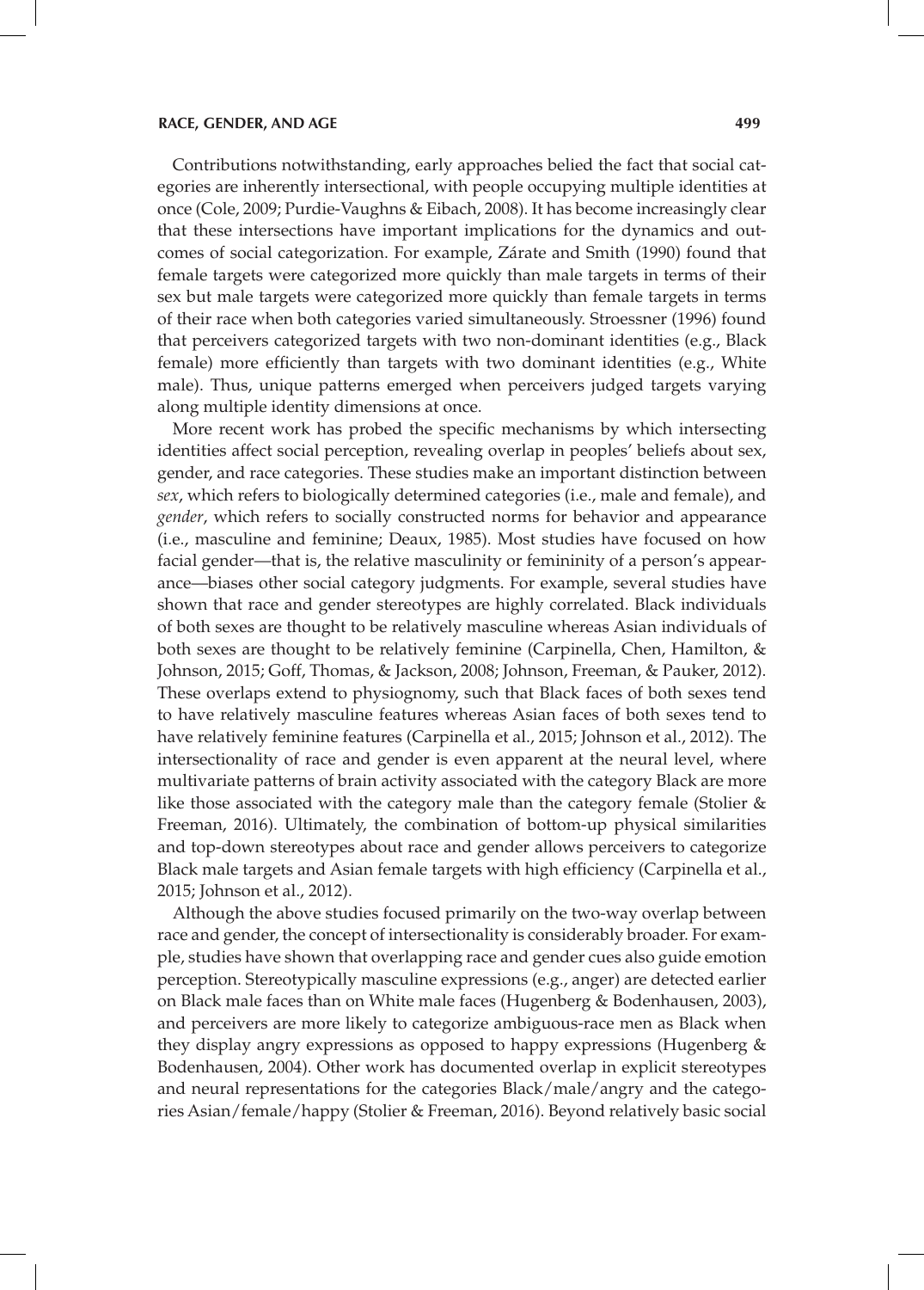category judgments, overlapping race and gender cues also guide higher-level behavioral judgments. In one series of studies, perceivers believed Black gay men were likely to be insertive sexual partners (a traditionally masculine role) whereas Asian gay men were likely to be receptive sexual partners (a traditionally feminine role) due to their gendered facial appearances (Lick & Johnson, 2015).

Contemporary research has thus begun to probe how intersecting category cues impact social judgments. The work has focused primarily on the two-way intersection of race and gender, although recent studies have extended the findings to include emotion categories and behavioral tendencies as well. Still, notably absent from the intersectionality literature are studies of biological age. This omission seems surprising because age is considered a fundamental dimension along which people categorize others (Quinn & Macrae, 2005). Indeed, age cues are readily apparent in both the face and body, and perceivers use these cues to draw inferences about the personalities, traits, and behaviors of others (Montepare & Zebrowitz, 1998). At present, we have a limited understanding of whether and how age judgments are constrained by the other social categories to which a person belongs.

# PRELIMINARY EVIDENCE LINKING AGE JUDGMENTS TO RACE AND GENDER

Although we are not aware of studies formally linking race, gender, and age judgments, some existing evidence suggests that two-way overlaps exist between gender/age and between race/age. Regarding the former, it has been established that feminized faces appear younger than masculinized faces (Perrett et al., 1998) and that older targets are rated as more masculine than younger targets (Powlishta, 2000). Moreover, adults with childlike facial features tend to be ascribed personality traits stereotypically associated with femininity (e.g., warmth, submissiveness) whereas adults with mature facial features tend to be ascribed personality traits stereotypically associated with masculinity (e.g., dominance, physical strength; Berry & McArthur, 1986; McArthur & Apatow, 1983–1984). Altogether, these findings suggest some degree of overlap among the facial cues signaling gender and age.

The overlap of race and age is more tenuous, although some recent studies have documented suggestive effects for Black men. In one series of studies, perceivers exhibited a biased tendency to evaluate young Black men as appearing older and less innocent than young White men (Goff, Jackson, Di Leone, Culotta, & DiTomasso, 2014). In another, priming participants with Black as opposed to White juvenile offenders caused them to believe the offenders were more adult-like and therefore more deserving of criminal punishment (Rattan, Levine, Dweck, & Eberhardt, 2012). These studies provide preliminary evidence that race and age perceptions are tethered to one another, although the findings are currently limited to perceptions of Black men. A full test of intersectionality among race and age judgments awaits further study.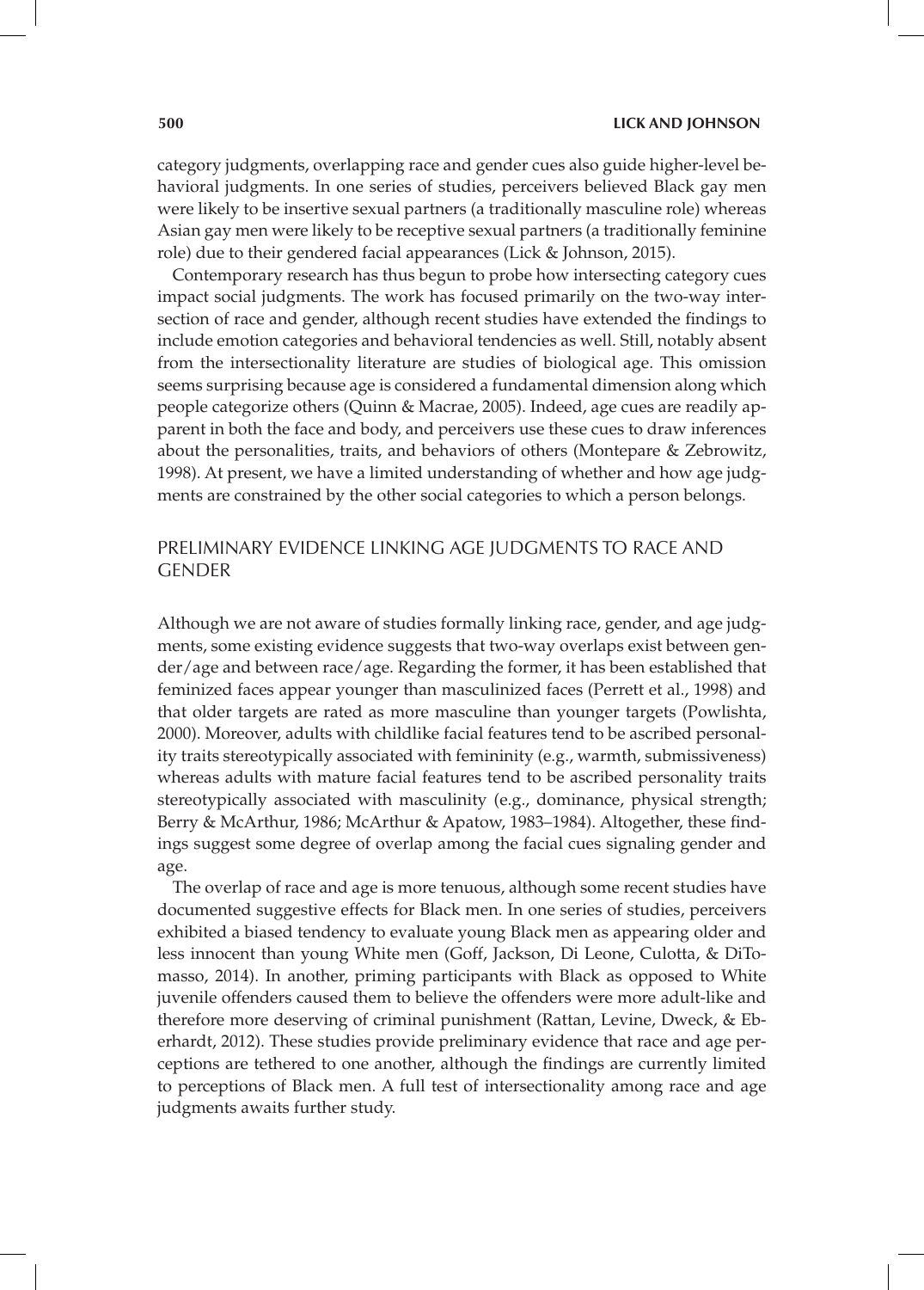## THE CURRENT RESEARCH

In summary, both anecdotal and empirical sources suggest there are intersectional links between race and gender (Asian = feminine, Black = masculine), between gender and age (feminine = younger, masculine = older), and between race and age (Asian = younger, Black = older). To date, however, the simultaneous overlap of all three factors remains untested. Because people naturally occupy many categories at the same time, extending recent insights beyond simple two-way intersections is a logical next step for intersectionality research. We explored such multidimensional overlap in two studies. Based on existing research, we hypothesized that race cues and age cues contain similarly gendered information, creating overlap among the categories Black/masculine/older and among the categories Asian/ feminine/younger. If correct, Black targets might be perceived as relatively older while Asian targets might be perceived as relatively younger than age-matched White targets due to their gendered facial appearance.

## **STUDY 1**

Study 1 tested whether facial cues to race and gender interactively guide age judgments. We hypothesized that feminine cues conveyed by Asian faces would make them appear relatively younger whereas masculine cues conveyed by Black faces would make them appear relatively older than others.

## METHOD

*Participants.* Eighty-five Internet users completed the study ( $M_{A_{\text{ave}}}$  = 34.28 years, 51% male, 93% straight, 72% White). We determined our target sample size a priori based on those in previously published work on age perception. Although it is difficult to calculate statistical power for nested designs, we used the method described by Westfall, Kenny, and Judd (2014) to provide a rough estimate. According to their formulae, a nested design with 85 participants rating 200 stimuli provided over 90% power to detect small-to-medium sized effects (*d* = 0.35).

*Stimuli.* Stimuli included 200 faces drawn from an existing database (Johnson et al., 2012). The faces were created with FaceGen computer software, which estimates phenotypic features based upon several hundred three-dimensional scans of human faces (Blanz & Vetter, 1999). Researchers began by setting all phenotypic features—including age—at the anthropometric average for the FaceGen database and randomly generating 40 unique identities that varied by sex (20 male, 20 female). Each identity was then morphed along a 5-point continuum using Face-Gen's race morph tool (*Very Black, Slightly Black, White, Slightly Asian, Very Asian*). Gender (i.e., masculinity/femininity) and age (i.e., younger/older) cues were allowed to vary freely according to the features of Black, White, and Asian targets in FaceGen's database. Thus, if Black faces in the database appeared more masculine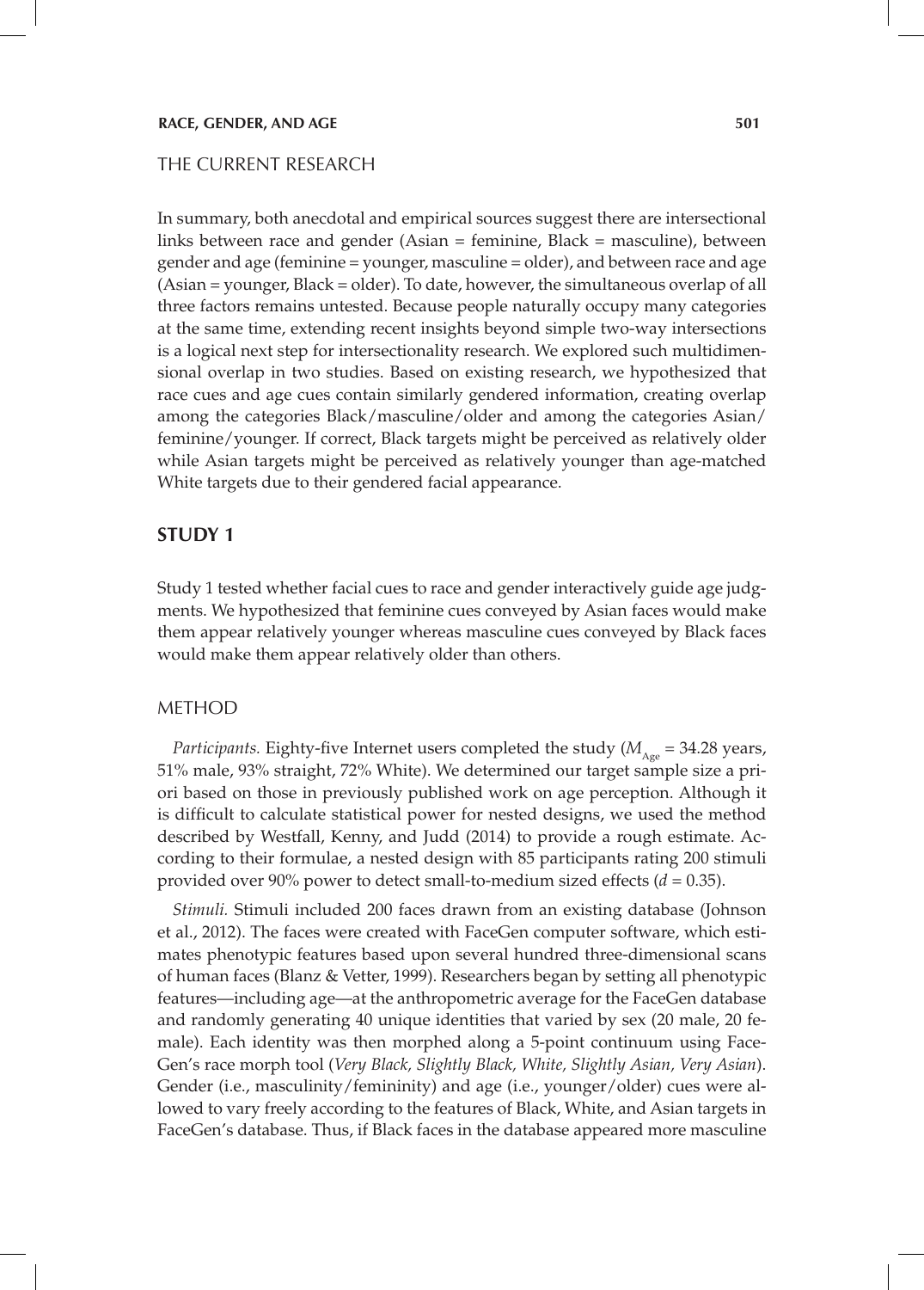



FIGURE 1. Sample stimuli from Study 1, depicting unique male and female identities morphed along a race continuum from Asian (left) to White (center) to Black (right).

or older than Asian faces, this variability would be captured by the race morphing procedure. All images were standardized for size and cropped to remove hair cues prior to testing (Figure 1).

*Procedure.* We recruited Mechanical Turk users for a study about their perceptions of other people, with no mention of race, gender, age, or intersectionality. After providing consent, participants viewed 200 faces in random order and judged the apparent age of each one on a continuous scale ranging from 15 years old to 75 years old. Participants received as much time as necessary to render judgments. Upon completion, they reported demographic information and were debriefed about the study aims.

## RESULTS

We report all data exclusions, all manipulations, and all measures in the results that follow. Because each perceiver evaluated multiple faces, judgments were nested within participant. This data structure breaks the independence assumption of the general linear model, allowing judgments from the same participant to be correlated with one another. Analyzing nested data with traditional regression or ANOVA approaches results in downwardly biased standard errors and overly liberal inferences. To avoid these issues, we tested our hypotheses using random coefficient multilevel models. The models included random intercepts and random slopes for all predictors, which correct for within-subject correlations in response patterns and provide unbiased statistical inferences (Snijders & Bosker, 2012). Although we included random effects to account for the nested design, we were specifically interested in the fixed portion of each model, which describes effects for the overall sample. All models specified a normal distribution for the outcome variable, Satterthwaite degrees of freedom, and full information maximum likelihood (FIML) estimation.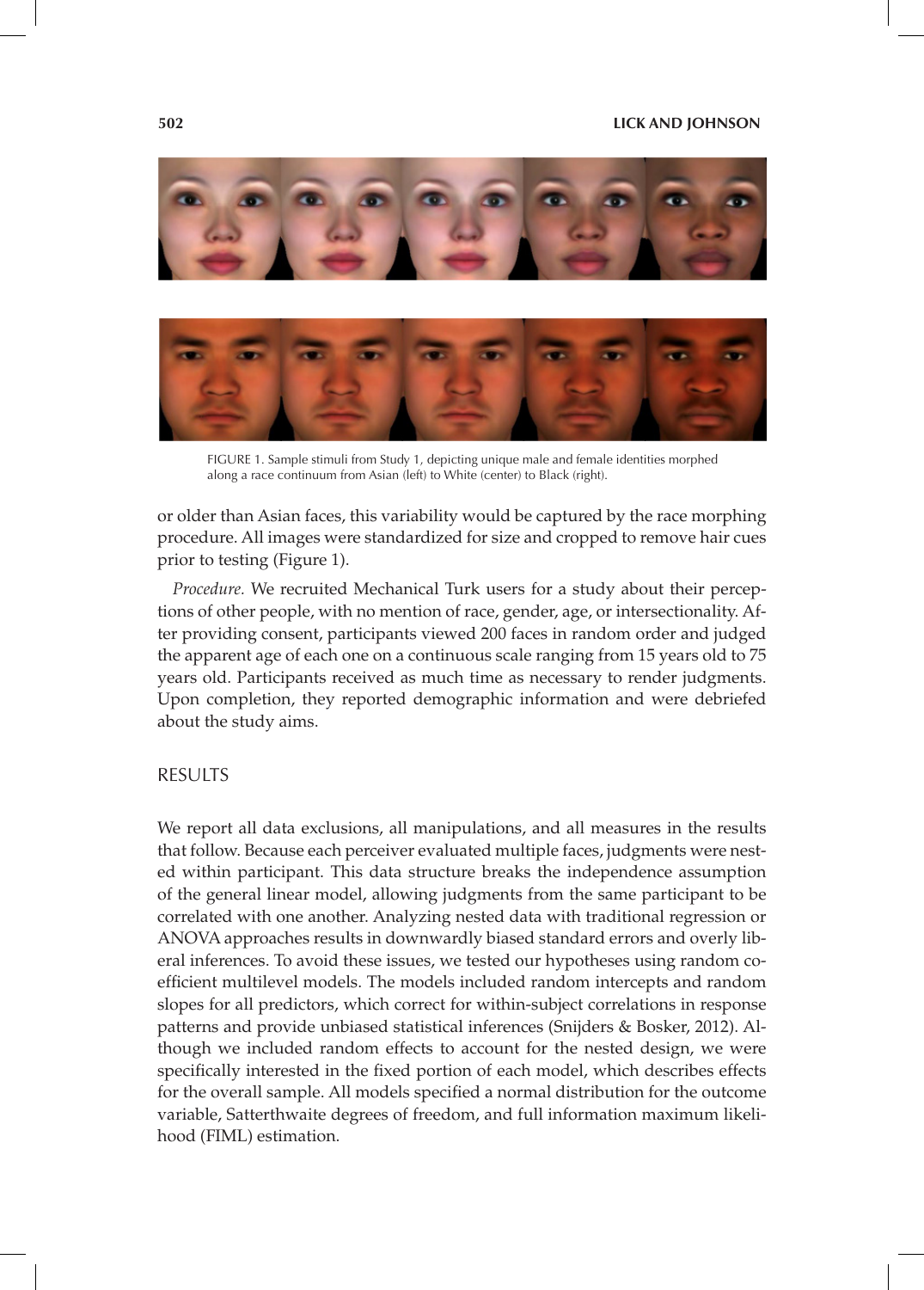Consistent with prior research (Johnson et al., 2012), we treated Target Race as a 5-level continuous variable based on the race morph continuum used to generate the faces (*-2 = Very Asian, -1 = Slightly Asian, 0 = White, 1 = Slightly Black, 2 = Very*  Black).<sup>1</sup> Although previous research revealed correlations between facial cues to race and gender, these cues are not perfectly collinear, so we could not rely on the race morph values as indicators of gendered appearance. Instead, we measured Target Gender by uploading each stimulus into FaceGen and recording its placement along the 81-point gender morph continuum (*-40 = Very Masculine, 0 = Androgynous, 40 = Very Feminine*). We should reiterate that this is a measure of gender, or the relative masculinity or femininity of each face. In addition to gender, we coded Target Sex based on the sex category of the original identity used to create each morph (*-0.5 = Male, 0.5 = Female*). The distinction between sex and gender is important because gendered cues vary within sex categories, such that people can appear relatively masculine or relatively feminine compared to other members of the same sex. Although our hypotheses pertained mostly to the intersection of race, age, and gender (i.e., masculinity/femininity), we also tested whether target sex moderated any of the observed effects. We report all significant interactions in the results below.

This study was designed specifically to test intersectionality among facial cues of race, gender, and age. We did not generate hypotheses about potential perceiver-level moderators, nor were our studies appropriately powered to test higherlevel interactions between the target's appearance and the perceiver's own social categories. Nevertheless, on the request of an anonymous reviewer, we conducted exploratory moderator analyses of Perceiver Age and Perceiver Sex. Of all possible interactions, only two perceiver effects emerged, which we hesitate to interpret strongly because they were not predicted in advance. We omit these analyses for the sake of brevity, but are happy to share them upon request.

*Preliminary Analysis of Target Sex.* Before testing our primary hypotheses, we sought to replicate a well-documented effect wherein women are perceived as younger than men. We did so by regressing Perceived Age onto Target Sex. Participants judged women to be about 3 years younger than men on average, *B* = -2.66, *SE* = 0.54, *t* = -4.93, *p* < .001, 95% CI [-3.73, -1.58] (Table 1).

*Intersection of Race and Age.* We then tested the intersection of race and age by regressing Perceived Age onto Target Race. As predicted, targets were perceived to be younger as they morphed from Black to White to Asian, *B* = -0.31, *SE* = 0.07, *t* = -4.41, *p* < .001, 95% CI [-0.46, -0.17]. This effect was qualified by a two-way interaction with Target Sex,  $B = 0.57$ ,  $SE = 0.12$ ,  $t = 4.81$ ,  $p < .001$ , 95% CI [0.34, 0.81] (see Figure 2a). We decomposed the interaction by examining simple slopes for race within each sex category. Centered among male faces, the simple slope of Target Race was significant, indicating that male targets were perceived to be younger as they morphed from Black to White to Asian,  $B = -0.60$ ,  $SE = 0.07$ ,  $t = -8.08$ ,  $p < .001$ ,

<sup>1.</sup> The same pattern emerged when we analyzed Target Race categorically. We present findings with continuous coding here to remain consistent with prior work using the same stimuli (Johnson et al., 2012).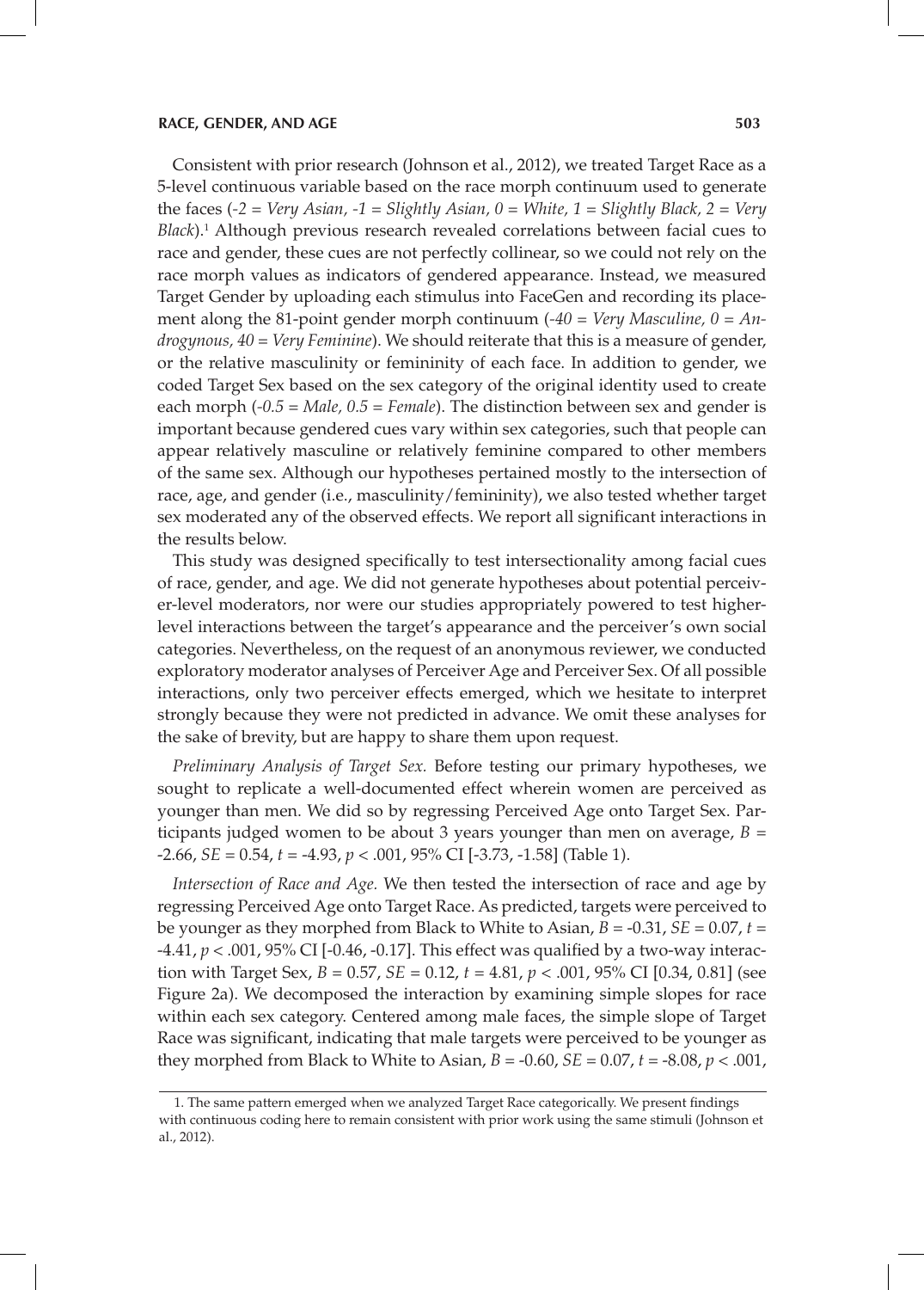| <b>Target Race</b> | <b>Target Sex</b> | <b>Perceived Age-Study 1</b> | <b>Actual Age-Study 2</b> | <b>Perceived Age-Study 2</b> |
|--------------------|-------------------|------------------------------|---------------------------|------------------------------|
| <b>Black</b>       |                   |                              |                           |                              |
|                    | Male              | 35.89(6.92)                  | 25.40(2.22)               | 29.53(6.22)                  |
|                    | Female            | 32.49(8.28)                  | 24.90(3.45)               | 27.59(6.77)                  |
|                    | Overall           | 34.19(7.81)                  | 25.15(2.83)               | 28.58(6.57)                  |
| White              |                   |                              |                           |                              |
|                    | Male              | 35.75(6.64)                  | 26.30(1.89)               | 28.53(5.72)                  |
|                    | Female            | 32.39(8.13)                  | 25.20(3.08)               | 28.70(7.40)                  |
|                    | Overall           | 34.08(7.60)                  | 25.75(2.55)               | 28.62(6.61)                  |
| Asian              |                   |                              |                           |                              |
|                    | Male              | 34.35(6.58)                  | 25.00(2.58)               | 25.84(4.41)                  |
|                    | Female            | 32.76(8.56)                  | 26.50(2.01)               | 25.87(6.03)                  |
|                    | Overall           | 33.56(7.67)                  | 25.75(2.38)               | 25.85(5.28)                  |
| Overall            |                   |                              |                           |                              |
|                    | Male              | 35.25(6.76)                  | 25.57(2.24)               | 27.97(5.72)                  |
|                    | Female            | 32.58(8.36)                  | 25.53(2.90)               | 27.39(6.86)                  |
|                    | Overall           | 33.92(7.72)                  | 25.50(2.57)               | 27.68(6.32)                  |

**TABLE 1. Means and Standard Deviations for Perceived Age and Actual Age as a Function of Target Race and Target Sex in Studies 1–2**

95% CI [-0.75, -0.45]. Centered among female faces, the simple slope of Target Race was not significant, *B* = -0.03, *SE* = 0.09, *t* = -0.31, *p* = .758, 95% CI [-0.21, 0.15].

*Intersection of Race and Gender.* Next, we tested the intersection of race and gender by regressing Target Gender onto Target Race. Replicating prior work, targets' facial features became increasingly feminine as they morphed from Black to White to Asian, *B =* 0.87, *SE* = 0.13, *t* = 6.85, *p* < .001, 95% CI [0.62, 1.11].This effect was qualified by a two-way interaction with Target Sex,  $B = 0.32$ ,  $SE = 0.03$ ,  $t = 11.17$ ,  $p$ < .001, 95% CI [0.26, 0.38]. The simple slope of Target Race was significant and directionally consistent for both sexes, but was stronger for men,  $B = 1.14$ ,  $SE = 0.02$ , *t* = 56.29, *p* < .001, 95% CI [1.10, 1.18], than for women, *B* = 0.83, *SE* = 0.02, *t* = 40.99, *p* < .001, 95% CI and [0.79, 0.86].

*Intersection of Gender and Age.* We tested the intersection of gender and age by regressing Perceived Age onto Target Gender. As expected, targets with feminine facial features were perceived to be younger than targets with masculine facial features, *B* = -0.06, *SE* = 0.01, *t* = -5.23, *p* < .001, 95% CI [-0.08, -0.04]. This effect was qualified by a two-way interaction with Target Sex,  $B = 0.25$ ,  $SE = 0.03$ ,  $t = 8.40$ ,  $p$ < .001, 95% CI [0.19, 0.31] (Figure 2b). The simple slope of Target Gender was significant and directionally consistent for both sexes, but it was stronger for men, *B* = -0.36, *SE* = 0.02, *t* = -14.90, *p* < .001, 95% CI [-0.41, -0.31], than for women, *B* = -0.11, *SE* = 0.02, *t* = -4.40, *p* < .001, 95% CI [-0.15, -0.06].

*Intersection of Race, Gender, and Age.* Finally, we tested our focal hypothesis that race cues were associated with age ratings because they were highly gendered.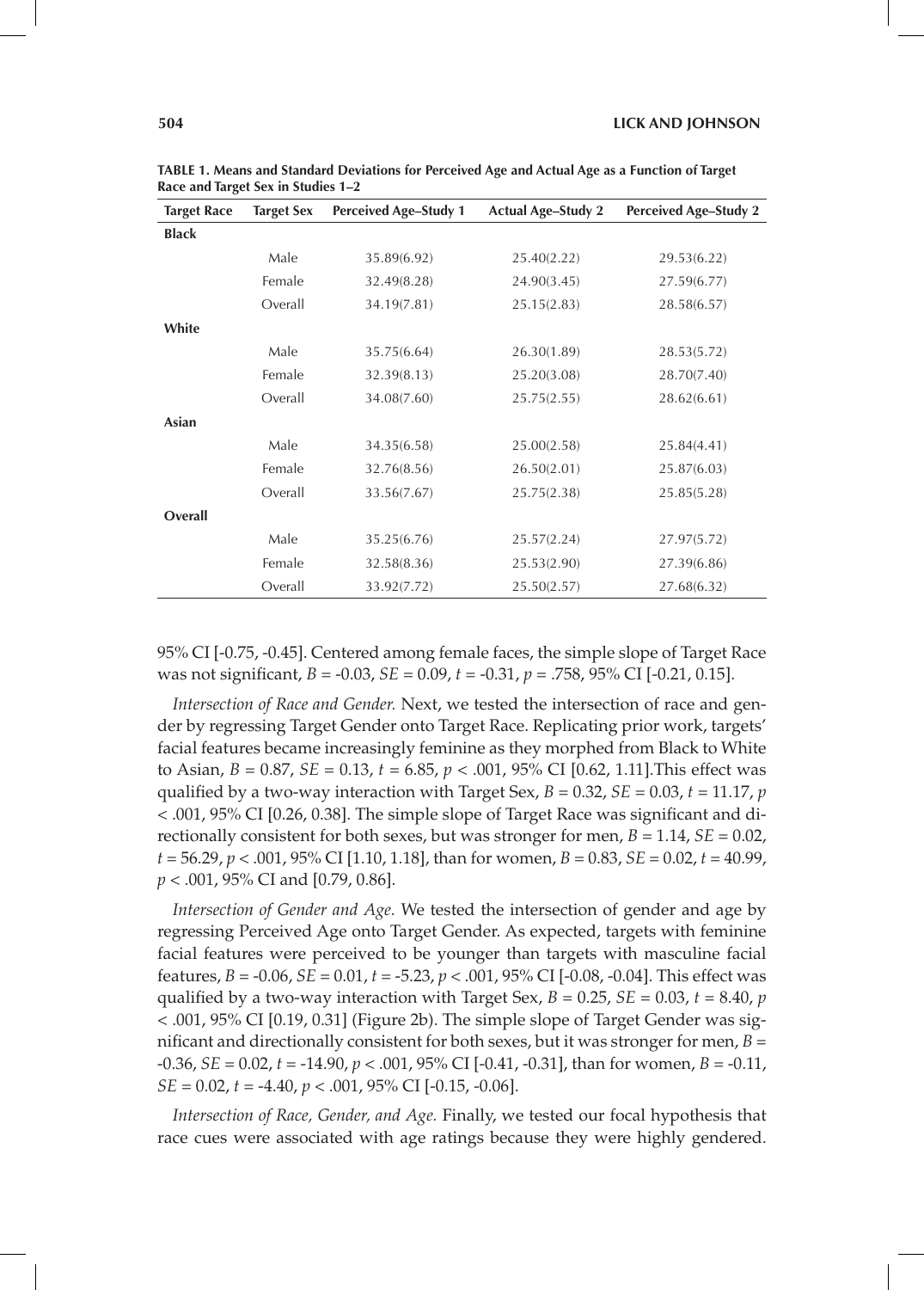

FIGURE 2. Perceived age as a function of the two-way interaction between target sex (male, female) and target race (Black, White, Asian; Fig. 2a) and the two-way interaction between target sex (male, female) and target gender (masculine, feminine; Fig. 2b) in Study 1. Standard errors were small and are thus not visible in the figures due to the wide range of the vertical axis. Note that Figure 2b makes it seem as if women were judged to be older than men on average; this is because we centered Target Gender at the grand mean for the sample, which was slightly feminized, distorting the main effect of Target Sex on Perceived Age.

We did so using two complementary analyses. The first involved a likelihood ratio test, which compares the statistical fit of nested multilevel regression models (Snijders & Bosker, 2012). Like the *F*-test for change in  $R^2$  in a traditional linear regression, this analysis tests whether gendered phenotypes provide additional information for the prediction of age judgments over and above the information provided by target race. To conduct the test, we constructed a series of nested multilevel regression models. In the first model, we regressed Perceived Age onto Target Race, Target Sex, and their interaction. In the second model, we added Target Gender and its interaction terms. We then performed a likelihood ratio test on the fit of each model based on deviance values. As predicted, the inclusion of Target Gender significantly improved statistical fit of the model linking Target Race to Perceived Age,  $X^2(4) = 787.6$ ,  $p < .001$ . Thus, gendered phenotypes played an important explanatory role in the observed association between race and age judgments. To adequately model the association between race and perceived age, it was necessary to account for gendered features as well.

We complemented results of the likelihood ratio test with a mediation analysis. Because the data were nested within perceiver, we computed the average age judgment for each stimulus to ensure observations were independent. We then used the PROCESS macro (Hayes, 2013) to construct a mediation model in which Target Race was the predictor, Target Gender was the mediator, and Perceived Age was the outcome. PROCESS estimates indirect effects based upon bias-corrected bootstrap confidence intervals with 5,000 draws. The indirect effect of Target Gender was not significant overall, as the confidence interval included zero, 95% CI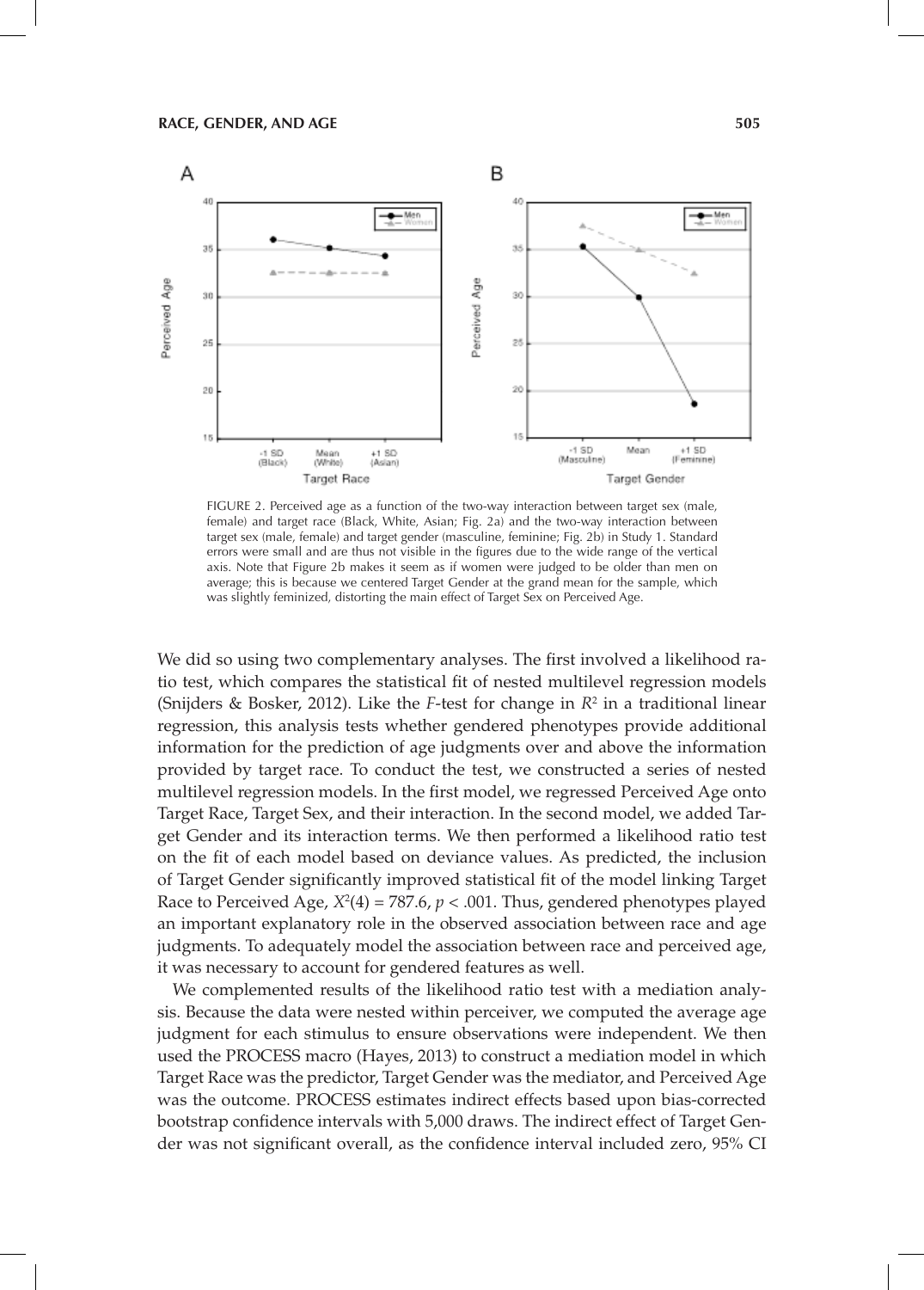[-0.20, 0.08]. This is not surprising, given that Target Sex had a substantial moderating effect on the two-way intersections of race/age and of gender/age. We therefore re-computed the mediation separately for targets belonging to each sex category. Consistent with the interaction effects described above, the indirect effect of Target Gender was not significant for female targets, 95% CI [-0.37, 0.04], but was significant for male targets, 95% CI [-0.40, -0.12].

## DISCUSSION

Study 1 provided support for our hypothesis that race and gender cues interactively guide age judgments. Black targets and those with masculine facial features were rated as relatively older while Asian targets and those with feminine facial features were rated as relatively younger than others. Moreover, race and gender cues had a synergistic effect on age judgments, such that the combination of Black and masculine features compelled older age ratings whereas the combination of Asian and feminine features compelled younger age ratings.

In addition to these results, Study 1 revealed an unexpected moderator: The associations between race category, gendered phenotype, and perceived age consistently varied as a function of target sex. Specifically, the race/gender/age intersections were more robust for male targets than for female targets. Although we did not predict this effect in advance, we now realize it is consistent with affordance theories of social perception. Affordance theories posit that social categorization is ubiquitous in part because it provides useful information about the behaviors and interests of unknown others (McArthur & Baron, 1983). A recent reinterpretation of this work specifically proposed that intersecting race, gender, and age cues would be most salient for judgments of young men (Neuberg & Sng, 2013). Because young men are believed to be more threatening than young women, perceivers may evaluate their potential for harm based upon stereotypes about sex and race categories. For example, prevailing stereotypes would elicit greater caution when approaching a man who is perceived to be young, masculine, and Black as opposed to old, feminine, and Asian. The affordances provided by intersecting social categories are less stereotypically obvious for young women, which may have dampened the association between race and age judgments in our study. As such, the moderating effect of target sex documented in Study 1 is consistent with affordance theories of social perception.

## **STUDY 2**

Study 1 provided preliminary evidence that overlapping race and gender cues guide age perceptions, but our conclusions were limited by three factors. First, the findings relied on judgments of computer-generated stimuli, which do not always produce effects equivalent to real faces (Crookes et al., 2015). Second, our analysis of target gender relied on a standardized measure based on three-dimensional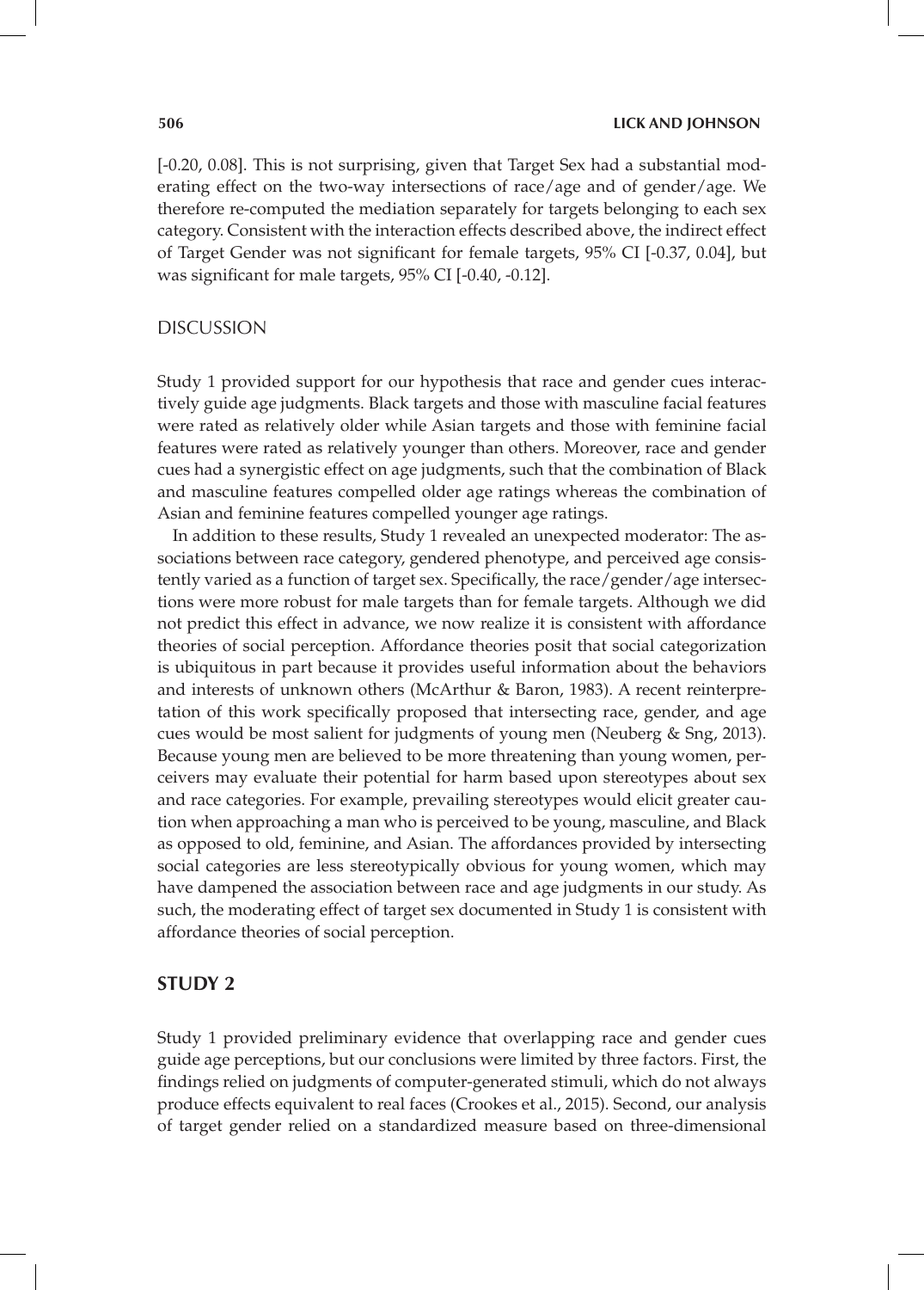scans of several hundred faces (Blanz & Vetter, 1999), which may or may not reflect subjective gender judgments made by naive perceivers. Third, Study 1 revealed an interesting but unexpected moderating effect in which the links between race, gender, and age were stronger for male faces than for female faces. Although consistent with affordance theories of social perception (Neuberg & Sng, 2013), this finding was not predicted a priori and thus requires replication. Study 2 sought to address these points by replicating our initial findings with subjective perceptions of age and gender drawn from real faces of men and women.

### METHOD

*Participants.* Eighty-two Internet users completed the study ( $M_{\text{Age}} = 34.88$  years, 61% male, 88% straight, 77% White). We determined our target sample size based on effect sizes from Study 1. Using the power analysis calculations provided by Westfall and colleagues (2014), we found that a nested design with 85 participants rating 60 stimuli provided over 90% power to detect small-to-medium sized effects  $(d = 0.35)$ .

*Stimuli.* Stimuli were facial photographs of 60 heterosexual young adults drawn from public dating websites (30 men—10 Black, 10 White, 10 Asian; 30 women—10 Black, 10 White, 10 Asian). We chose images based upon the self-reported sex and race listed in targets' dating profiles. Importantly, the ages listed in targets' profiles did not vary as a function of their race and sex categories,  $F(5, 54) = 0.69$ ,  $p = .633$ (Table 1). Thus, differences in perceived age cannot be accounted for by differences in the actual ages of targets belonging to each group.

Prior to testing, we resized all images to  $300 \times 300$  pixels. Consistent with our aim of improving ecological validity, we did not control for individual variation in target appearance. The only constraint we imposed on the stimuli was that targets were devoid of facial tattoos, which are known to have negative impacts on face recognition and social perception (Funk & Todorov, 2013). There were clear differences in facial expression, presence of glasses, and headwear across targets. To ensure these cues did not vary systematically across groups, we coded each image for the presence of a smile, glasses, or a hat  $(0 = no, 1 = yes)$ . We then subjected the average number of smiles, glasses, or hats to an ANOVA with Target Race (*Asian, Black, White*) and Target Sex (*male, female*) as between-subjects factors. The presence of glasses or hats did not differ across groups (*p*s > .167), but consistent with previous research (Briton & Hall, 1995), women were 55% more likely than men to be smiling,  $F(2, 54) = 10.47$ ,  $p = .002$ . As an additional check of the stimuli, we conducted a brief pilot study in which 25 Mechanical Turk users ( $M_{A_{\text{opt}}}$  = 38.84 years, 56% female, 96% straight, 64% White) rated the visual quality of each image (*1 = low quality* to *9 = high quality*). Multilevel regression revealed that perceived image quality did not vary across race/sex categories,  $F(2, 75.3) = 0.50$ ,  $p = .610$ .

*Procedure.* Mechanical Turk users were recruited for a study about their perceptions of other people with no mention of race, gender, or age. After providing consent, participants viewed 60 faces in random order and judged the apparent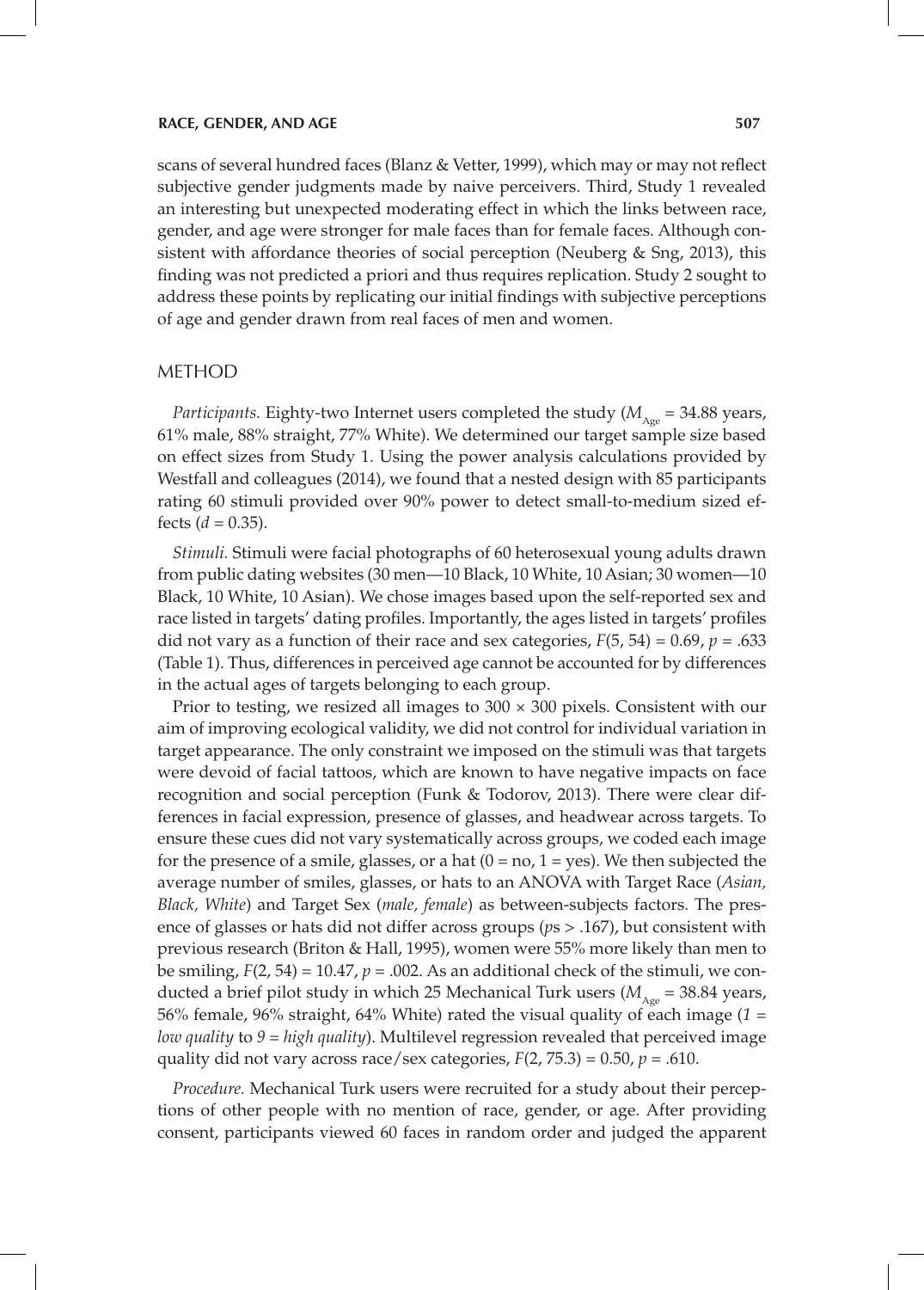#### **508 LICK AND JOHNSON**

age (*18–100 years,* continuous) and gender (*1 = extremely masculine* to *9 = extremely feminine*) of each one. We altered the range of possible age judgments from Study 1 to reflect the fact that targets were all adults (i.e., no one under age 18). Age and gender ratings occurred in counterbalanced block order and participants had as much time as necessary to render each judgment. Upon completion, participants reported demographic information and were debriefed.

## RESULTS

We report all data exclusions, all manipulations, and all measures in the results that follow. As before, we tested our hypotheses with random coefficient multilevel models that included random intercepts and random slopes for all predictors to account for nested responses. Because the stimuli were photographs of real people who did not vary systematically in their racial phenotype, we treated Target Race as a categorical variable (*-1 = Black, 0 = White, 1 = Asian*). We treated Perceived Gender as a 9-level continuous variable based upon participants' subjective ratings (*1 = Very Masculine* to *9 = Very Feminine*), and we effect-coded Target Sex (*-0.5 = Male, 0.5 = Female*). For binary or continuous predictors, we report unstandardized regression coefficients as indices of effect size. For categorical predictors, we used the resulting *F*-test statistics to calculate correlation coefficients (*r*) as indices of effect size.

As noted above, we collected data about the targets' self-reported ages from their dating profiles. We conducted a series of control analyses to test whether accounting for self-reported age altered the results of interest. In only one case did including self-reported age as a covariate change the statistical significance of a result. We make note of this effect, but otherwise report uncontrolled analyses for the sake of space.

*Preliminary Analysis of Target Sex.* Before testing our primary hypotheses, we sought to replicate a well-documented effect wherein women are perceived as younger than men. We did so by regressing Perceived Age onto Target Sex. Participants judged women to be younger than men on average,  $B = -0.58$ ,  $SE = 0.21$ , *t*  $= -2.79, p = .007, 95\% \text{ CI}$  [-1.00, -0.17] (Table 1).<sup>2</sup>

*Intersection of Race and Age.* Next, we examined the intersection of race and age by regressing Perceived Age onto Target Race. A significant effect of race emerged,  $F(2, 165) = 88.24$ ,  $p < .001$ ,  $r = .72$ . Pairwise comparisons revealed that Asian targets were perceived as younger than both White targets, *B* = -2.79, *SE* = 0.24, *t* = -11.64, *p* < .001, 95% CI [-3.26, -2.32], and Black targets, *B* = -2.73, *SE* = 0.24, *t* = -11.37, *p* <

<sup>2.</sup> The association between Target Sex and Perceived Age became nonsignificant upon controlling for targets' self-reported age. However, the effect remained in the same direction as the uncontrolled model, with women being rated somewhat younger than men,  $B = -0.24$ ,  $SE = 0.21$ ,  $t = -1.15$ ,  $p = .255$ , 95% CI [-0.66, 0.18].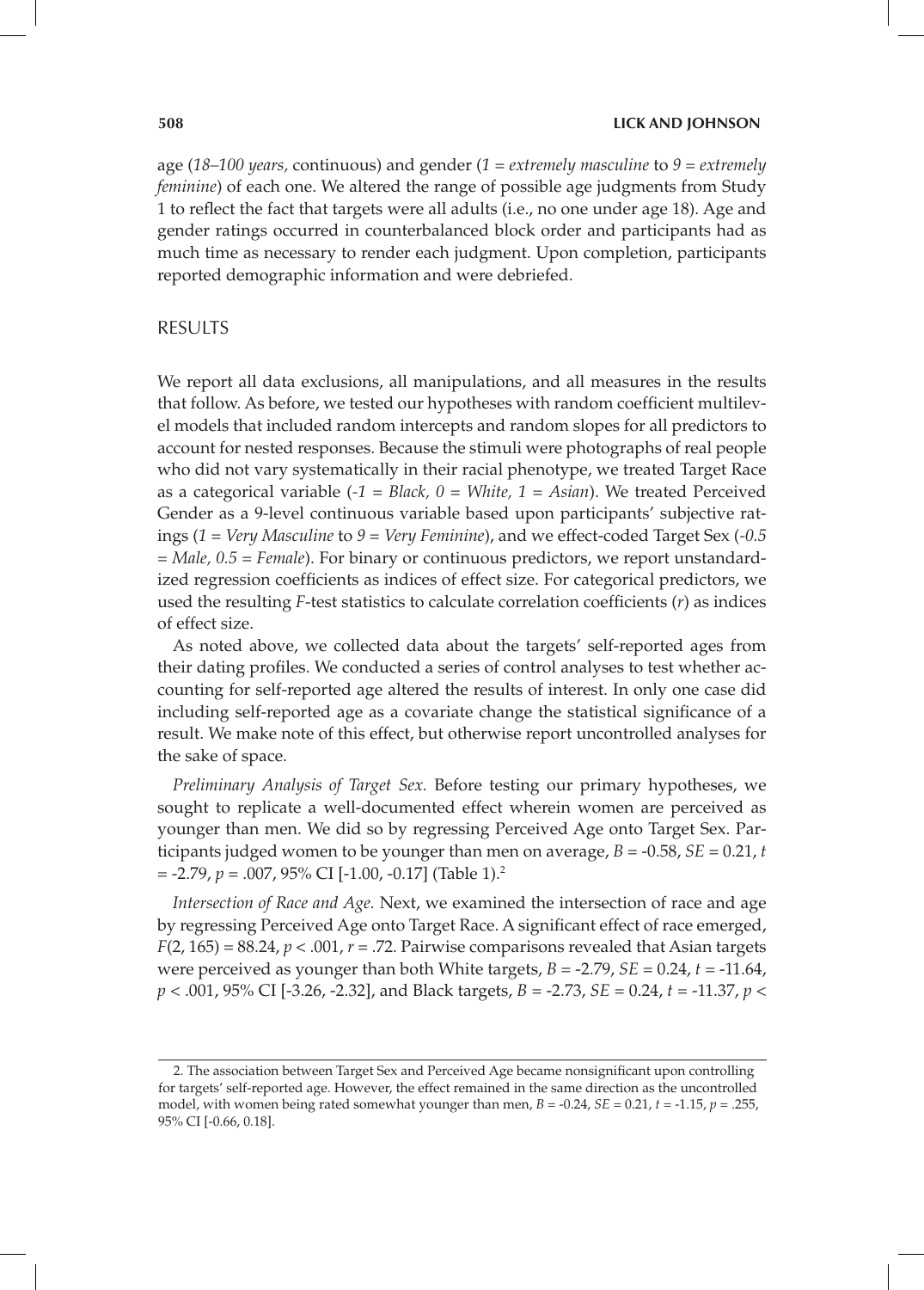

FIGURE 3. Perceived age as a function of the two-way interaction between target sex (male, female) and target race (Black, White, Asian; Fig. 3a) and the two-way interaction between target sex (male, female) and target gender (masculine, feminine; Fig. 3b) in Study 2. Standard errors were quite small and are thus not visible in Figure 3b due to the wide range of the vertical axis. Note that Figure 3b makes it seem as if women were judged to be older than men on average; this is because we centered Target Gender at the grand mean for the sample, which was slightly feminized, distorting the main effect of Target Sex on Perceived Age.

.001, 95% CI [-3.20, -2.25]. Age ratings did not differ significantly between White and Black targets, *B* = 0.06, *SE* = 0.24, *t* = 0.27, *p* = .788, 95% CI [-0.41, 0.54].

As in Study 1, the association between Target Race on Perceived Age was qualified by a two-way interaction with Target Sex, *F*(2, 4557) = 18.07, *p* < .001, *r* = .09 (Figure 3a). We decomposed the interaction by examining simple slope of race within each sex category. The simple slope of race was significant for both sexes, but the effect size was nearly 48% larger for male faces,  $F(2, 310) = 82.11$ ,  $p < .001$ ,  $r$ = .59, relative to female faces, *F*(2, 456) = 42.73, *p* < .001, *r* = .40. Pairwise comparisons revealed the expected pattern for male targets: Asian men were perceived to be younger than both White and Black men, *B*s = -2.72 and -3.72, *SE*s = 0.30 and 0.30, *t*s = -9.08 and -12.38, *p*s < .001, 95% CIs [-3.32, -2.13] and [-4.31, -3.13], and White men were perceived to be younger than Black men,  $B = -0.99$ ,  $SE = 0.30$ , *t* = -3.31, *p* = .001, 95% CI [-1.58, -0.40]. For female targets, Asian women were perceived to be younger than both White and Black women, *B*s = -2.85 and -1.73, *SE*s = 0.31 and 0.31, *t*s = -9.18 and -5.57, *p*s < .001, 95% CIs [-3.47, -2.24] and [-2.34, -1.12]. However, Black women were perceived to be younger than White women, *B* = -1.12, *SE* = 0.31, *t =* -3.61, *p* < .001, 95% CI [-1.73, -0.51].

*Intersection of Race and Gender.* We tested the intersection of race and gender by regressing Perceived Gender onto Target Race. A significant effect of race emerged,  $F(2, 4707) = 4.60$ ,  $p = .010$ ,  $r = .04$ . Pairwise comparisons revealed that White and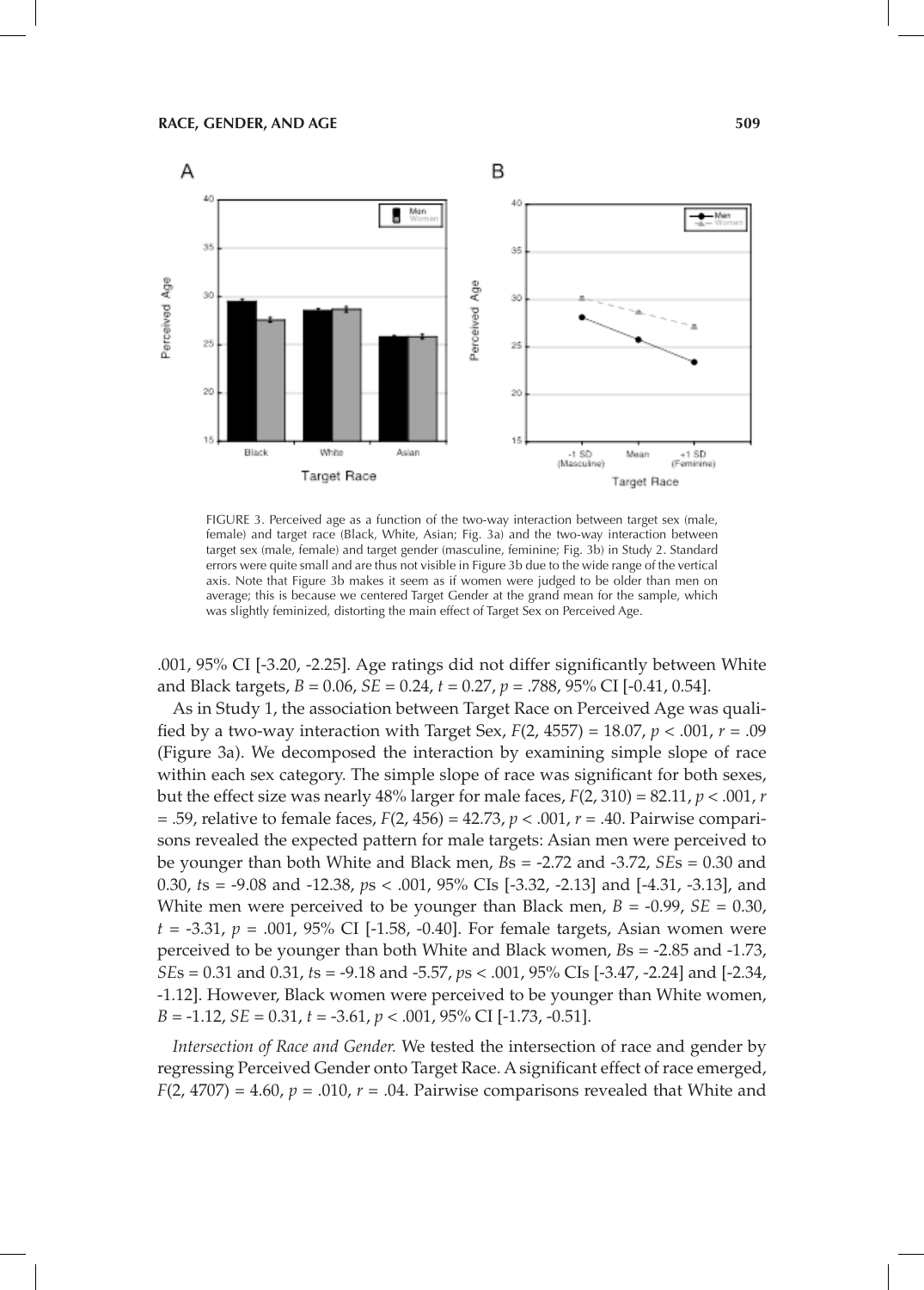Asian targets were perceived to be more feminine than Black targets, *B*s = 0.23 and 0.29, *SE*s = 0.10 and 0.10, *t*s = 2.24 and 2.89, *p*s = .025 and .004, 95% CIs [0.03, 0.43] and [0.10, 0.49]. Gender ratings did not differ significantly between Asian and White targets, *B* = 0.07, *SE* = 0.10, *t* = 0.65, *p* = .513, 95% CI [-0.13, 0.27].

The association between Target Race on Perceived Gender was qualified by a two-way interaction with Target Sex,  $F(2, 164) = 83.71$ ,  $p < .001$ ,  $r = .71$ . The simple slope of race was significant for both sexes, but the effect was 158% larger for men, *F*(2, 378) = 119.83, *p* < .001, *r* = .62, relative to women, *F*(2, 310) = 9.71, *p* < .001, *r* = .24. Pairwise comparisons again revealed the expected pattern for male targets: White men and Asian men were perceived to be more feminine than Black men, *B*s = 0.69 and 0.95, *SE*s = 0.06 and 0.06, *t*s = 10.90 and 15.00, *p*s < .001, 95% CIs [0.57, 0.82] and [0.83, 1.08], and Asian men were perceived to be more feminine than White men, *B* = 0.26, *SE* = 0.06, *t* = 4.12, *p* < .001, 95% CI [0.14, 0.38]. Among female targets, the pattern was less consistent. White and Asian women were perceived to be less feminine than Black women, *B*s = -0.15 and -0.26, *SE*s = 0.06 and 0.06, *t*s = -2.49 and -4.39, *p*s = .013 and < .001, 95% CIs [-0.26, -0.03] and [-0.37, -0.14], but Asian women were perceived to be marginally less feminine than White women, *B* = -0.11, *SE* = 0.06, *t* = -1.91, *p* = .058, 95% CI [-0.23, 0.01].

*Intersection of Gender and Age.* We tested the intersection of gender and age by regressing Perceived Age onto Perceived Gender. A significant effect of gender emerged, such that targets perceived to be feminine were rated as younger than those perceived to be masculine,  $B = -0.21$ ,  $SE = 0.04$ ,  $t = -5.08$ ,  $p < .001$ ,  $95\%$  CI [-0.29, -0.13]. This effect was qualified by a two-way interaction with Target Sex, *B* = 0.35, *SE* = 0.15, *t* = 2.28, *p* = .025, 95% CI [0.05, 0.65] (Figure 3b).The simple slope of gendered appearance was significant and directionally consistent for both sexes, but the effect size was  $85\%$  larger among men,  $B = -0.76$ ,  $SE = 0.10$ ,  $t = -7.45$ , *p* < .001, 95% CI [-0.96, -0.56], compared to women, *B* = -0.41, *SE* = 0.11, *t* = -3.78, *p*  $<$  .001, 95% CI [-0.62, -0.20].

*Intersection of Race, Gender, and Age.* Finally, we tested our focal hypothesis that race cues were associated with age ratings because they were highly gendered. We did so using two complementary approaches. The first involved a likelihood ratio test, as described in Study 1. In the first model, we regressed Perceived Age onto Target Race, Target Sex, and their interaction. In the second model, we added Target Gender and its interaction terms to the equation. We then performed a likelihood ratio test on the statistical fit of these two models. As predicted, the inclusion of Target Gender significantly improved statistical fit of the model linking Target Race to Perceived Age,  $X^2(4) = 665.90$ ,  $p < .001$ . Thus, as in Study 1, gendered phenotypes played an important explanatory role in the association between race and age judgments. To adequately model the association between race and perceived age, it was necessary to account for gendered appearance cues.

We complemented results of the likelihood ratio test with a mediation analysis. Because the data were nested within perceiver, we computed the average age and gender judgment for each stimulus to ensure observations were independent. We then used the MEDIATE macro (Hayes & Preacher, 2014) to test for media-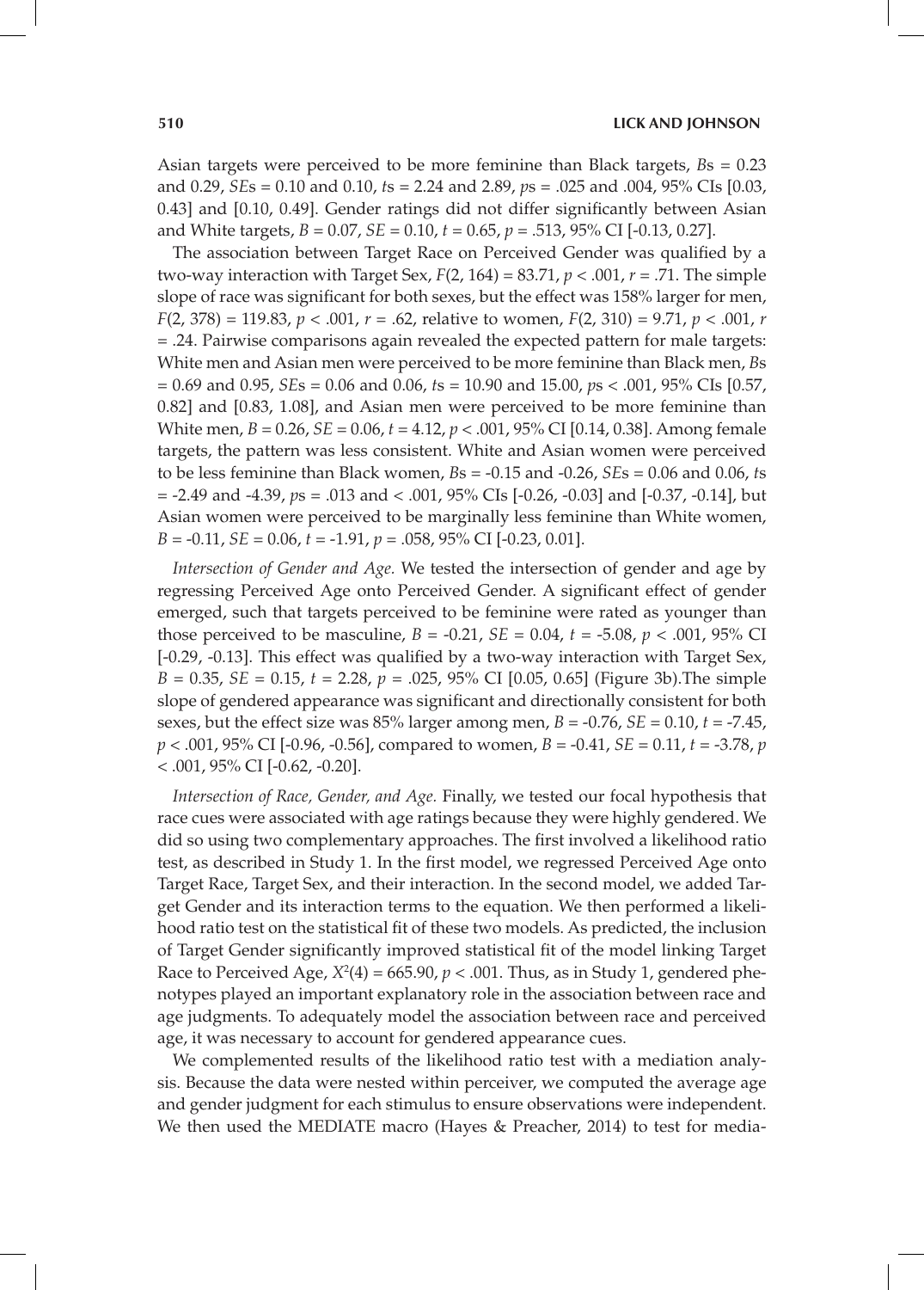#### **RACE, GENDER, AND AGE 511**

tion with a categorical predictor. MEDIATE estimates unique indirect effects for dummy vectors coding the categorical variable based on bootstrapped confidence intervals with 5,000 draws. We coded Target Race such that the first dummy vector compared Black faces to White faces and the second dummy vector compared Asian faces to White faces. The omnibus indirect effect of Target Race was significant overall, as the confidence interval did not include zero, 95% CI [0.001, 0.029]. Still, given the moderating effects of Target Sex described above, we expected that male targets were driving the mediation. We therefore re-computed the model separately for men and women. As expected, the omnibus indirect effect of Target Gender was not significant for female targets, 95% CI [-0.81, 0.28], but was significant for male targets, 95% CI [-3.75, -0.63].

## DISCUSSION

Study 2 built upon our previous findings in two ways. First, we replicated the intersectional overlap among race, gender, and age perceptions with subjective gender ratings and real faces. Although the stimulus set included a relatively small number of images, the pattern of results was largely consistent with that observed in Study 1. In general, Asian targets were perceived to be relatively young due to their feminine appearance while Black targets were perceived to be relatively old due to their masculine appearance. This convergence of findings across computergenerated and real faces provides additional confidence in our results. Second, we replicated the unpredicted sex moderating effects from Study 1, finding that the intersectional overlap of race, gender, and age was more pronounced for men than for women. The consistency across studies suggests that the moderating effect of target sex was not erroneous. Instead, as Neuberg and Sng (2013) have proposed, intersecting cues of race, gender, and age appear to have greater heuristic value for judgments of men than women.

While most of the results from Study 2 supported our hypotheses, two unexpected effects emerged: Black women were rated as younger than White women and Asian women were rated as less feminine than White women. These findings are inconsistent with prior studies that found Black targets were rated as older than White targets (Goff et al., 2014; Rattan et al., 2012) and that Asian targets were rated as more feminine than White targets (Carpinella et al., 2015; Johnson et al., 2012). Why did we obtain different results? It is interesting to note that the unexpected results were restricted to female faces, for whom intersecting race, gender, and age cues carry few stereotypical affordances (Neuberg & Sng, 2013). Thus, one possible explanation is that perceivers paid less attention or achieved lower consensus in their judgments of female faces because they were not as motivationally relevant as male faces. In support of this argument, there was greater variability in age judgments of women (*SD* = 6.86) compared to men (*SD* = 5.72), though the precise reason for this difference remains unclear. A second possibility is that the unexpected effects were driven by idiosyncratic aspects of our stimuli, which we obtained from public dating websites. It is possible that women posted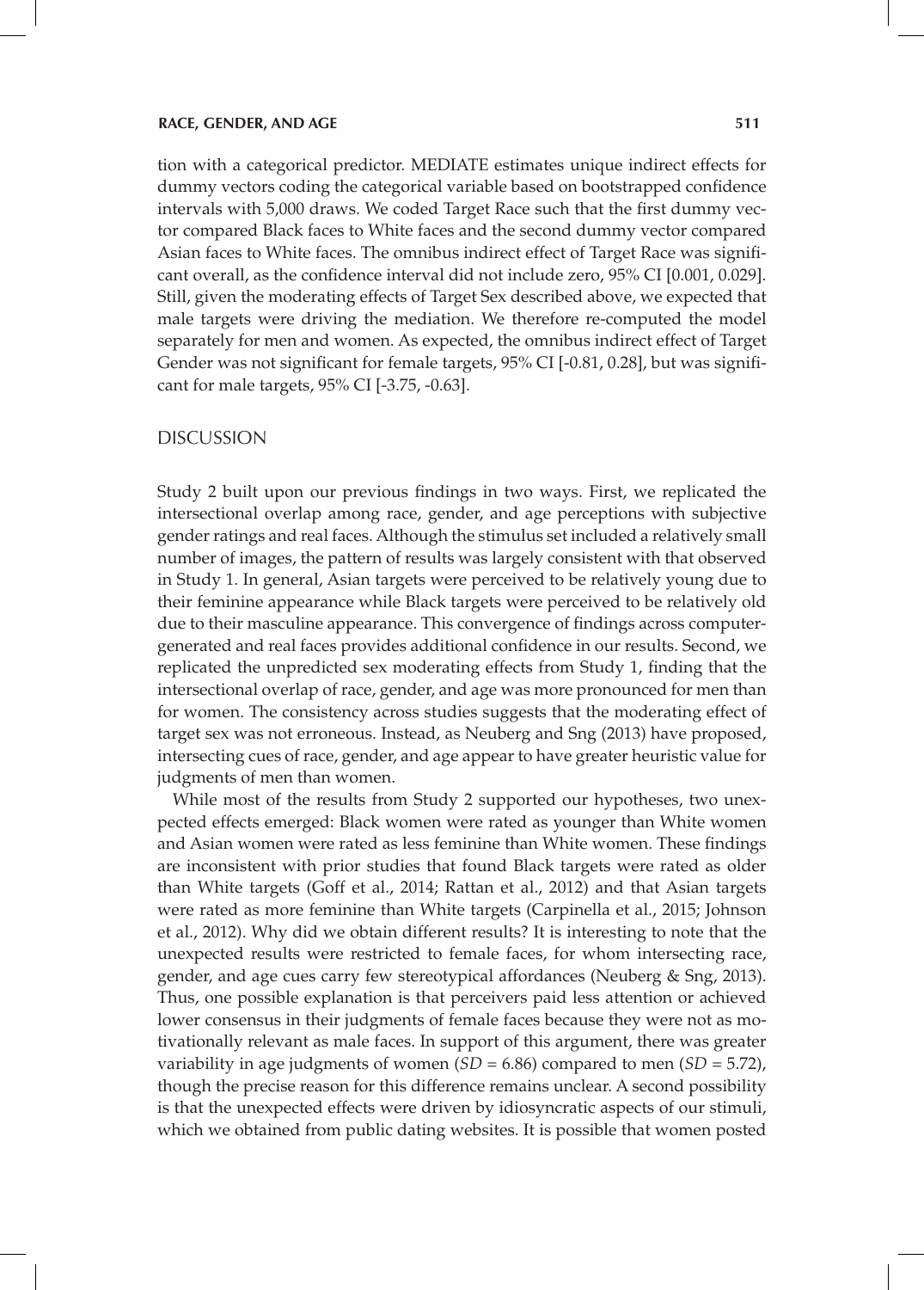profile pictures that misrepresented their true age. This practice might have varied across racial groups because of different social expectations for Black, White, and Asian dating partners (Galinsky, Hall, & Cuddy, 2013). A third possibility, which we discuss at greater length below, is that a different theoretical model may account for the unexpected effects observed among female targets. The current data cannot adjudicate between these hypotheses, making them worthy topics of future research. For now, we reiterate that most findings in Study 2 were consistent with hypotheses, providing evidence of systematic overlap in race, gender, and age judgments drawn from facial images.

## **GENERAL DISCUSSION**

The current studies documented intersectional overlap among three fundamental dimensions of social perception: race, gender, and age. In Study 1, we found that race and gender cues interactively guided age judgments of computer-generated faces. As faces morphed from Black to White to Asian, they became more feminine and were perceived to be younger. This pattern was moderated by target sex, such that the impact of intersecting race and gender cues on age perception was stronger for male faces than female faces. Study 2 extended our initial findings to real faces. Again, we found that Asian targets tended to be rated as younger than White or Black targets due to their relatively feminine facial appearance. This pattern was also moderated by target sex, with associations between race, gender, and age being stronger for male faces compared to female faces. Although each study had limitations—for example, Study 1 being restricted to computer-generated faces and Study 2 including a relatively small number of images drawn from public dating websites—the consistency of the findings suggests a robust association between race, gender, and age.

The current findings extend research on intersectionality in several important ways. Social psychologists have increasingly acknowledged that people naturally occupy multiple social categories at once, yet most investigations have examined how a single identity (e.g., sex) constrains perceptions of one other identity (e.g., race; Carpinella et al., 2015; Goff et al., 2008; Johnson et al., 2012). These studies have made strides toward increasing the complexity and ecological validity of social perception research, but they still simplify the phenomenon by examining just two of many possible category intersections. Our work advances the literature by exploring the impacts of higher-level intersections, providing evidence for a threeway overlap between race, gender, and age. As statistical and computing powers increase, it will become possible to examine more highly dimensional intersections, characterizing complex interplay among the various categories to which people belong.

The current studies also extend recent insights about biases in social perception. Early theories presumed that social judgments accrued in a bottom-up fashion, with categorizations veridically reflecting the features conveyed by a target of perception (Bruce & Young, 1986; Marr, 1982). More recent theories suggest that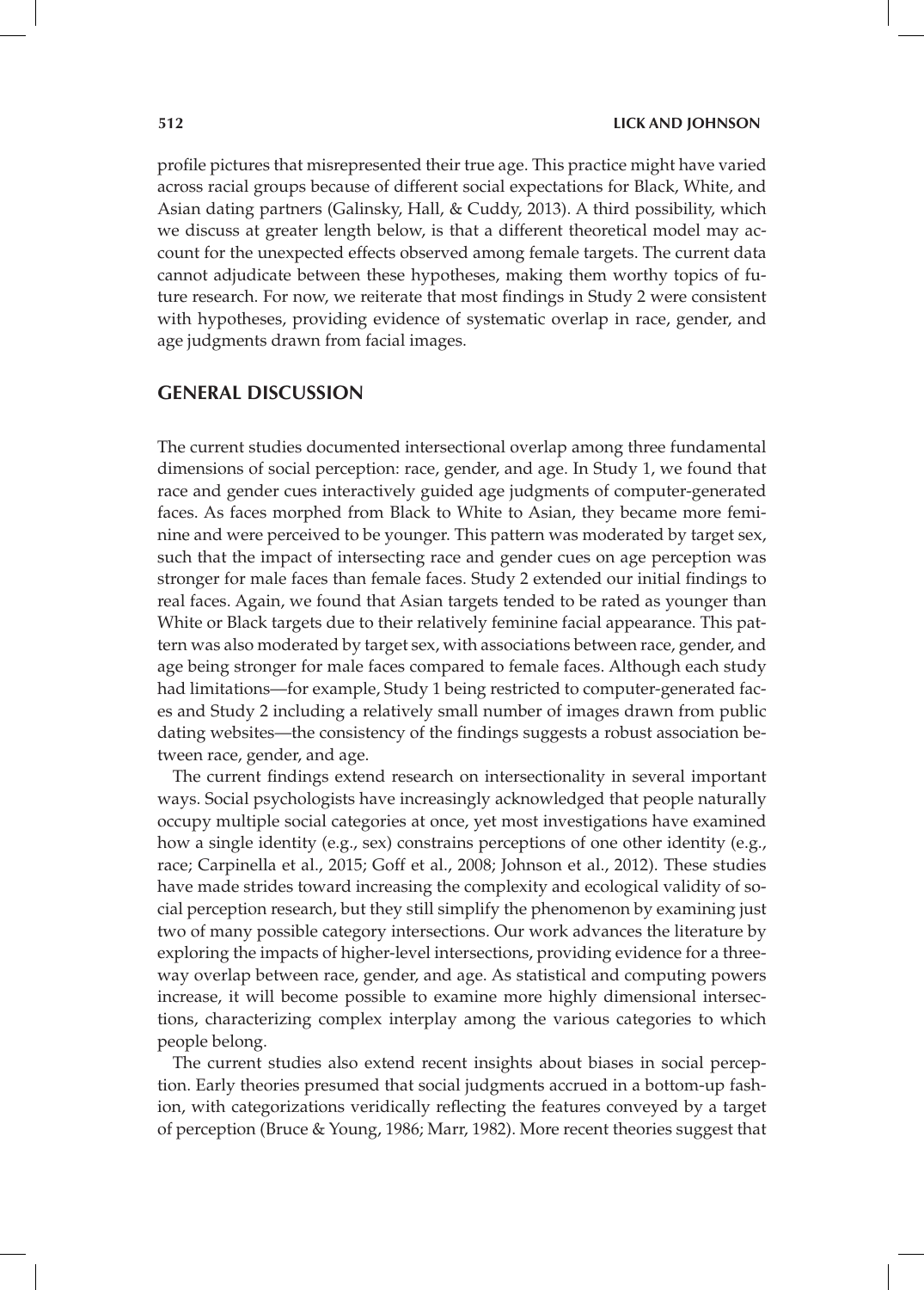#### **RACE, GENDER, AND AGE 513**

bottom-up processes dynamically interact with top-down processes (Freeman & Ambady, 2011; Freeman & Johnson, 2016), allowing social category judgments to become systematically biased by prior experience, stereotypical knowledge, and personal motivations (see Lick & Johnson, 2016). Our work adds to the growing consensus that social category judgments are impure percepts that are calibrated, constrained, and biased by the other groups to which a target belongs (Johnson et al., 2015). Age judgments reflect not only perceivers' appreciation of age-related cues contained in a face, but also stereotypic associations between age and other categories to which the face belongs.

Finally, our work provides new information about the role stereotypic affordances play in social categorization. Classic theories proposed that social category judgments are powerful insofar as they afford perceivers an opportunity to quickly gather information about the traits and behaviors of unknown others (McArthur & Baron, 1983). Neuberg and Sng (2013) recently rearticulated this theory, suggesting the informational value of a category depends on other categories with which it intersects. They argued that overlapping stereotypes about age, race, and gender categories should be especially pronounced for young men, who are often judged in terms of their potential to do harm. Our data support this prediction, insofar as the impact of race and gender cues on age judgments was stronger for young adult men than for young adult women. Future researchers may extend these observations further, testing how the affordances of social category intersections vary according to perceiver characteristics or situational demands.

While our findings were broadly consistent with the predictions of affordance theory, we should note that some results did not follow the expected pattern. Specifically, in Study 2, Black women were rated as younger than White women and Asian women were rated as less feminine than White women. We previously discussed potential methodological explanations for these findings, including idiosyncratic aspects of the stimuli. However, alternative theoretical explanations are also possible. For example, it may be that Black women were perceived as younger than White or Asian women due to status differences between the groups. Recent studies have shown that perceivers believe low-status groups to be less competent than high-status groups (Caprariello, Cuddy, & Fiske, 2009). Because they belong to two low-status groups, these data suggest Black women may have been perceived as incompetent, which in turn could be associated with youth. Another possibility is that participants judged each target's gender and age in relation to a specific category prototype. Indeed, previous research showed that perceivers maintain distinct prototypes for faces belonging to different race (Jaquet, Rhodes, & Hayward, 2008) and sex categories (Jaquet & Rhodes, 2008). Perceivers might have rated Black women as appearing relatively young and feminine because the Black female faces in the stimulus set were younger and more feminine than their internal prototype for Black women. Both possibilities remain speculative, but we raise them here as interesting hypotheses for future research on intersectional social perception.

In conclusion, the current studies document overlaps among three fundamental dimensions of social perception. Age judgments were constrained by intersect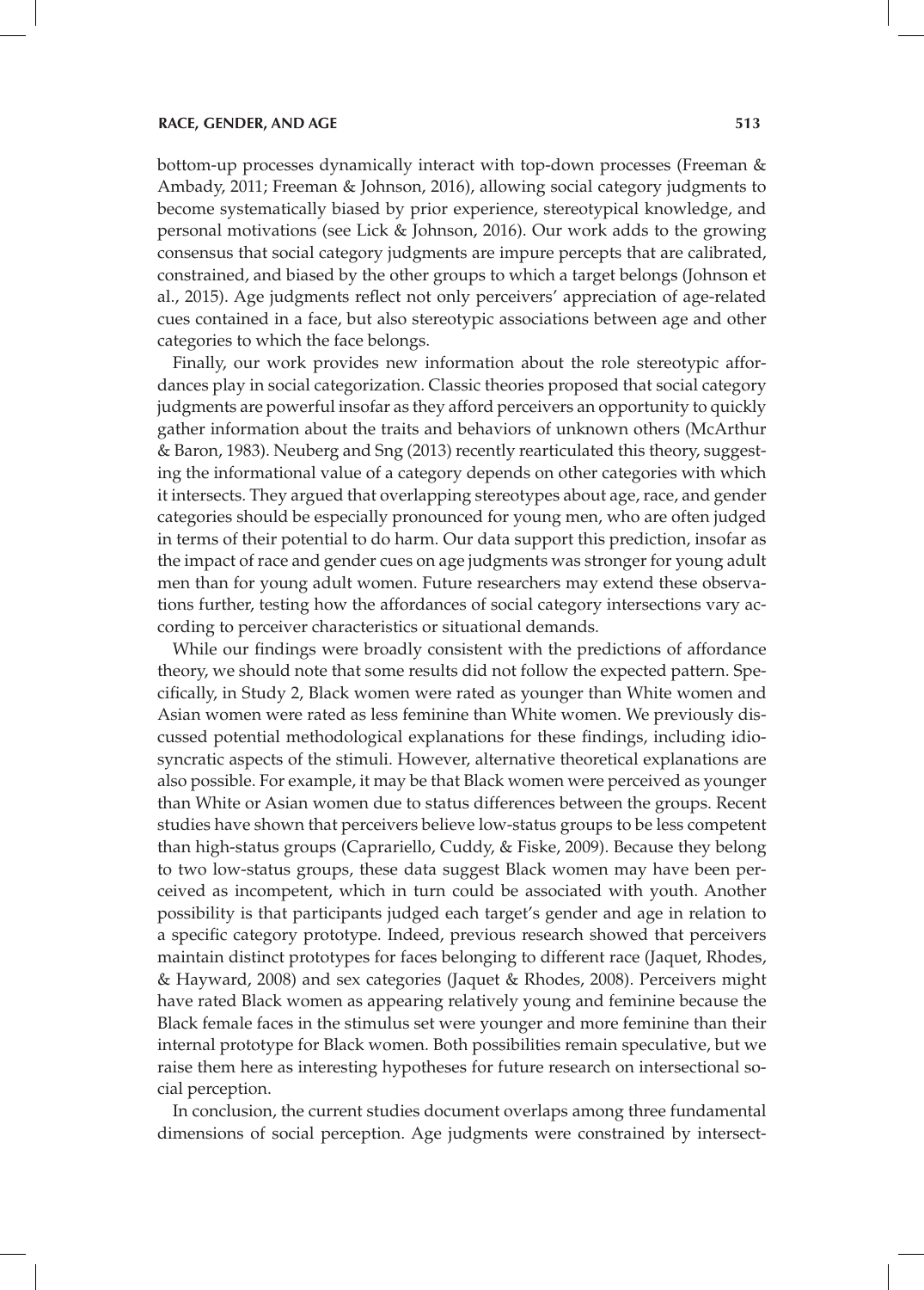ing facial cues of race and gender, leading to the perception that Black men were masculine and thus older while Asian men were feminine and thus younger than age-matched controls. Continued research on the consequences of intersecting category cues stands to enhance the ecological validity of social perception research, highlighting previously unforeseen outcomes of common situations in which people occupy multiple category dimensions at the same time.

## **REFERENCES**

- Allport, G. W. (1954). *The nature of prejudice.*  Reading, MA: Addison-Wesley.
- AsiaOne. (2013). How this 46-year-old Korean mum lost 20 kg in 3 months*.* Retrieved from http://yourhealth.asiaone.com/ content/how-46-year-old-korean-mumlost-20kg-3-months
- Berry, D. S., & McArthur, L. Z. (1986). Perceiving character in faces: The impact of age-related craniofacial changes on social perception. *Psychological Bulletin, 100*, 3-18.
- Blanz, V., & Vetter, T. (1999). A morphable model for the synthesis of 3D faces. In *Proceedings of the 26th Annual SIG-GRAPH Meeting* (pp. 187-194). Los Angeles, CA: Addison Wesley Longman.
- Briton, N. J., & Hall, J. A. (1995). Gender-based expectancies and observer judgments of smiling. *Journal of Nonverbal Behavior, 19*, 49-65.
- Bruce, V., & Young, A. W. (1986). A theoretical perspective for understanding face recognition. *British Journal of Psychology, 77*, 305-327.
- Caprariello, P. A., Cuddy, A. J., & Fiske, S. T. (2009). Social structure shapes cultural stereotypes and emotions: A causal test of the stereotype content model. *Group Processes and Intergroup Relations, 12*, 147-155.
- Carpinella, C. M., Chen, J., Hamilton, D., & Johnson, K. L. (2015). Gendered facial cues influence race categorizations. *Personality and Social Psychology Bulletin, 41*, 405-419*.*
- Cole, E. R. (2009). Intersectionality and research in psychology. *American Psychologist, 64*, 170-180.
- Crookes, K., Ewing, L., Gildenhuys, J. D., Kloth, N., Hayward, W. G., Oxner, M., Pond, S., & Rhodes, G. (2015). How well

do computer-generated faces tap face expertise? *PloS One, 10*(11), e0141353.

- Deaux, K. (1985). Sex and gender. *Annual Review of Psychology, 36*, 49-81.
- Fiske, S. T., & Neuberg, S. L. (1990). A continuum model of impression formation, from category-based to individuating processes: Influence of information and motivation on attention and interpretation. In M. P. Zanna (Ed.), *Advances in experimental social psychology* (Vol. 23, pp. 1-74). San Diego, CA: Academic.
- Freeman, J. B., & Ambady, N. (2011). A dynamic interactive theory of person construal. *Psychological Review, 118*, 247-279.
- Freeman, J. B., & Johnson, K. L. (2016). More than meets the eye: Split-second social perception. *Trends in Cognitive Sciences, 20*, 362-374.
- Funk, F., & Todorov, A. (2013). Criminal stereotypes in the courtroom: Facial tattoos affect guilt and punishment differently. *Psychology, Public Policy, and Law, 19*, 466-478.
- Galinsky, A. D., Hall, E. V., & Cuddy, A. J. (2013). Gendered races: Implications for interracial marriage, leadership selection, and athletic participation. *Psychological Science, 24*, 498-506.
- Goff, P. A., Jackson, M. C., Di Leone, B. A. L., Culotta, C. M., & DiTomasso, N. A. (2014). The essence of innocence: Consequences of dehumanizing Black children. *Journal of Personality and Social Psychology, 106*, 526-545.
- Goff, P. A., Thomas, M. A., & Jackson, M. C. (2008). "Ain't I a woman?": Towards an intersectional approach to person perception and group-based harms. *Sex Roles, 59*, 392-403.
- Hayes, A. F. (2013). *Introduction to mediation, moderation, and conditional process ana-*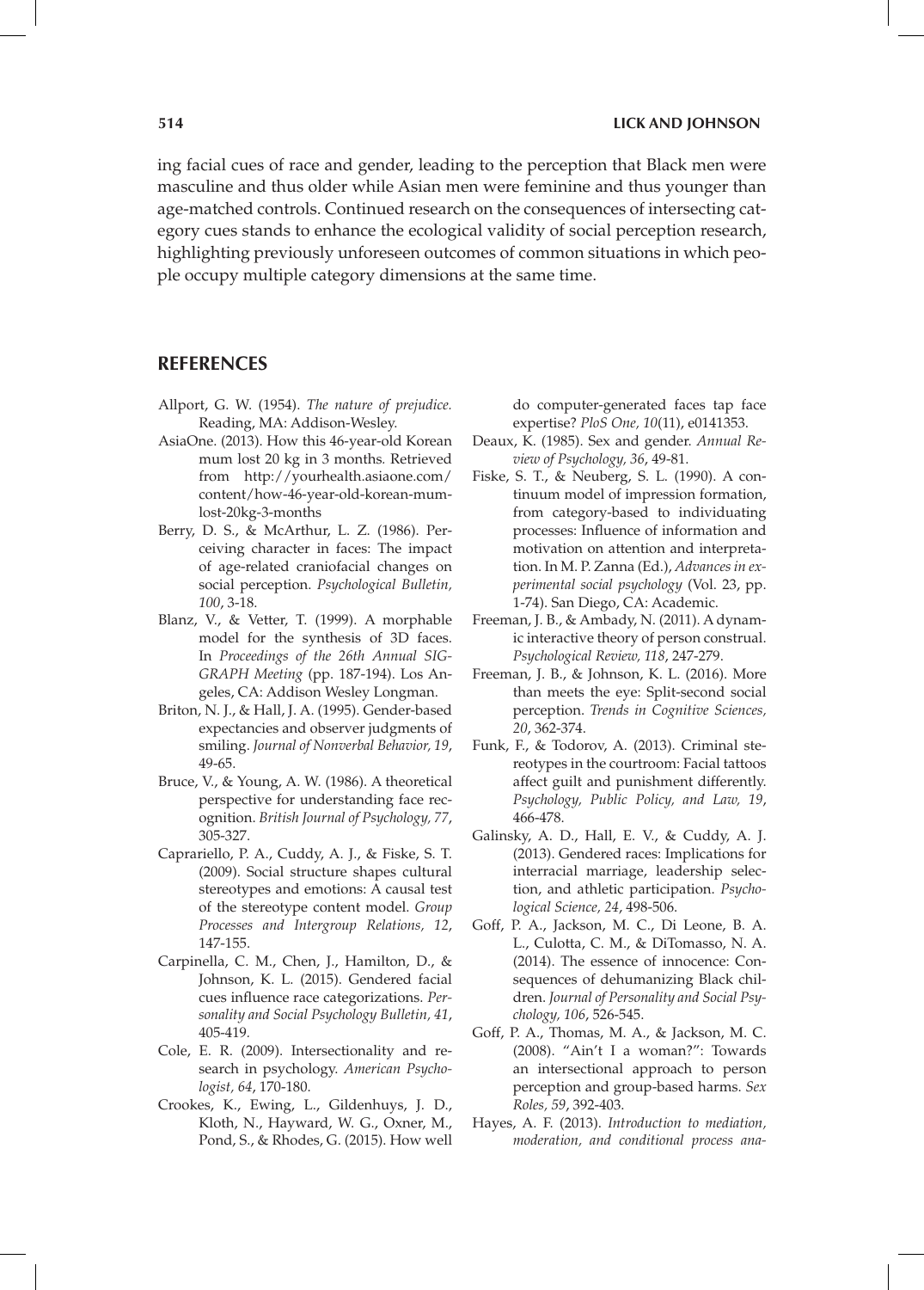*lysis: A regression-based approach*. New York: Guilford.

- Hayes, A. F., & Preacher, K. J. (2014). Statistical mediation analysis with a multicategorical independent variable. *British Journal of Mathematical and Statistical Psychology, 67*, 451-470.
- Hugenberg, K., & Bodenhausen, G. V. (2003). Facing prejudice: Implicit prejudice and the perception of facial threat. *Psychological Science, 15*, 640-643.
- Hugenberg, K., & Bodenhausen, G. V. (2004). Ambiguity in social categorization: The role of prejudice and facial affect in race categorization. *Psychological Science, 15*, 342-345.
- Ito, T. A., Thompson, E., & Cacioppo, J. T. (2004). Tracking the timecourse of social perception: The effects of racial cues on event-related brain potentials. *Personality and Social Psychology Bulletin, 30*, 1267- 1280.
- Ito, T. A., & Urland, G. R. (2003). Race and gender on the brain: Electrocortical measures of attention to the race and gender of multiply categorizable individuals. *Journal of Personality and Social Psychology, 85*, 616-626.
- Jaquet, E., & Rhodes, G. (2008). Face aftereffects indicate dissociable, but not distinct, coding of male and female faces. *Journal of Experimental Psychology: Human Perception and Performance, 34*, 101- 112.
- Jaquet, E., Rhodes, G., & Hayward, W. G. (2008). Race-contingent aftereffects suggest distinct perceptual norms for different race faces. *Visual Cognition, 16*, 734-753.
- Johnson, K. L., Freeman, J. B., & Pauker, K. (2012). Race is gendered: How covarying phenotypes and stereotypes bias sex categorization*. Journal of Personality and Social Psychology, 102*, 116-131.
- Johnson, K. L., Lick, D. J., & Carpinella, C. (2015). Emergent research in social vision: An integrated approach to the determinants and consequences of social categorization. *Social and Personality Psychology Compass, 9*, 15-30
- Kurzban, R., Tooby, J., & Cosmides, L. (2001). Can race be erased? Coalitional computation and social categorization. *Proceedings of the National Academy of Sciences, 98*, 15387-15392.
- Kwong, M. (2013). Why do Asians look so young sometimes? Or most of the time? Retrieved from http://mabelkwong. com/2013/07/04/why-do-asians-lookso-young-sometimes-or-most-of-thetime/
- Lick, D. J., & Johnson, K. L. (2015). Intersecting race and gender cues are associated with perceptions of gay men's preferred sexual roles. *Archives of Sexual Behavior, 44*, 1471-1481.
- Lick, D. J., & Johnson, K. L. (2016). Straight until proven gay: A systematic bias toward straight categorizations in sexual orientation perception. *Journal of Personality and Social Psychology, 110*, 801-817.
- Macrae, C. N., & Bodenhausen, G. V. (2000). Social cognition: Thinking categorically about others. *Annual Review of Psychology, 51*, 93-120.
- Macrae, C. N., Bodenhausen, G. V., Milne, A. B., Thorn, T. M., & Castelli, L. (1997). On the activation of social stereotypes: The moderating role of processing objectives. *Journal of Experimental Social Psychology, 33*, 471-489.
- Macrae, C. N., & Martin, D. (2007). A boy primed Sue: Feature-based processing and person construal. *European Journal of Social Psychology, 37*, 793-805.
- Marr, D. (1982). *Vision: A computational investigation into the human representation and processing of visual information.* New York: Freeman.
- McArthur, L. Z., & Apatow, K. (1983-1984). Impressions of baby-faced adults. *Social Cognition, 2*, 315-342.
- McArthur, L. Z., & Baron, R. M. (1983). Toward an ecological theory of social perception. *Psychological Review, 90*, 215-238.
- Montepare, J., & Zebrowitz, L. (1998). Person perception comes of age: The salience of age in social judgments. In M. P. Zanna (Ed.), *Advances in experimental social psychology* (pp. 93-101). New York: Academic.
- Navales, E. (2014). Eternal youth: You won't believe how old these Asian women really are*.* Retrieved from http://audreymagazine.com/eternal-youth-youwont-believe-how-old-these-asianwomen-really-are/
- Neuberg, S. L., & Sng, O. (2013). A life history theory of social perception: Stereotyping